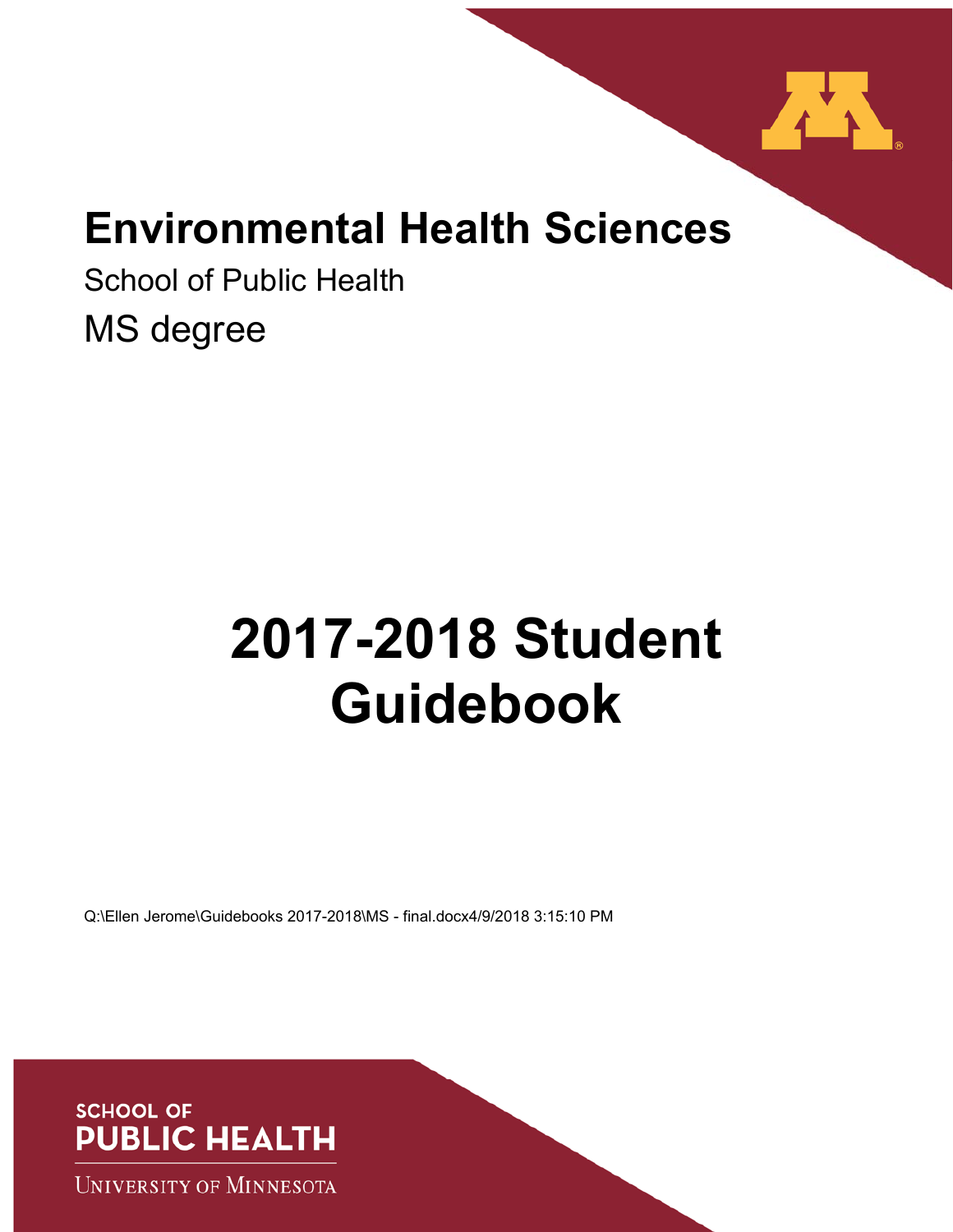## **Welcome to the University of Minnesota School of Public Health!**

All students are responsible for knowing the rules and policies that govern their academic program. To this end, we are providing you with this guidebook which covers your specific academic program requirements. Please refer to it often.

Many Graduate School processes are in transition. Please stay in touch with your Program Coordinator as some paper processes will convert to electronic processes.

In addition, you are responsible for knowing University of Minnesota and School of Public Health policies and procedures that pertain to all students. Links to these policies and procedures can be found by clicking on the "Current Students" link at http://www.sph.umn.edu/current/resources/.

#### **EnHS Student Mailboxes – 1215‐1 Mayo Building**

Student mailboxes are located in the interior hallway of Room 1215 in 1215‐1 Mayo. Check your mailbox regularly for communication from faculty and accounting (important letters you may need to sign and return ASAP).

#### **Division of Environmental Health Sciences**

 **Administrative Contacts:**

| Division Head - Bruce Alexander, PhD                     | 612-625-7934 | (balex@umn.edu)                      |
|----------------------------------------------------------|--------------|--------------------------------------|
| Director of Graduate Studies - Elizabeth Wattenberg, PhD | 612 626.0184 | (watte004@umn.edu)                   |
| *Major Chair (MPH) – Matt Simcik, PhD                    | 612.626.6269 | (msimcik@umn.ed)                     |
| Major Program Coordinator - Khosi Nkosi                  | 612 625.0622 | (enhsss@umn.edu or nkosi001@umn.edu) |
| *Also known as Program Director                          |              |                                      |

#### **Our Mission**

**The primary mission of the Division of Environmental Health Sciences is to provide excellence in the education of environmental and occupational health professionals, in the conduct of research, and in the service to the people of the State of Minnesota and the world. These aims are achieved through:** 

**Education: Masters' and doctoral education programs** 

**Research: Research and scholarly activities** 

**Service: Professional practice and service** 

**Outreach: Continuing education, and outreach programs that include collaborative efforts with faculty in colleges throughout the university, and through collaboration with health care organizations, industry and government agencies.** 

*The University of Minnesota is committed to the policy that all persons shall have equal access to its programs,*  facilities, and employment without regard to race, color, creed, religion, national origin, sex, age, marital status, *disability, public assistance status, veteran status, or sexual orientation.*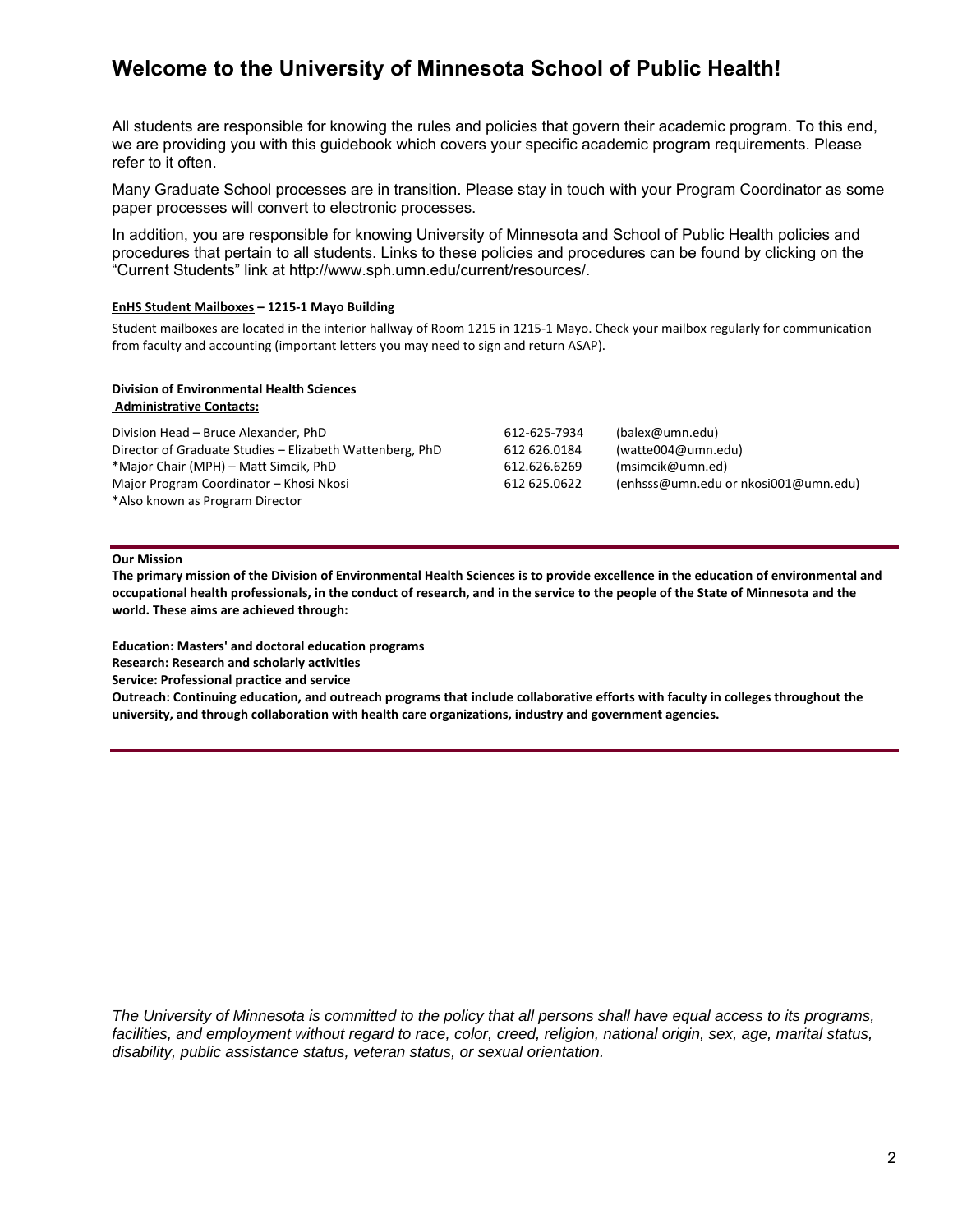## **Table of Contents**

| <b>Section 1</b> |                                                                              |  |
|------------------|------------------------------------------------------------------------------|--|
| 1.1              | Division Resources, Faculty and Staff Directory; Division Honors and Awards4 |  |
| 1.2              |                                                                              |  |
| 1.3              |                                                                              |  |
| 1.4              |                                                                              |  |
| 1.5              |                                                                              |  |
| 1.6              |                                                                              |  |
| <b>Section 2</b> |                                                                              |  |
| 2.1              |                                                                              |  |
| $2.2^{\circ}$    |                                                                              |  |
| 2.3              |                                                                              |  |
| 2.4              |                                                                              |  |
| 2.5              | Masters Culminating Experience/ Masters Project Proposal Plan Guidelines 26  |  |
| 2.6              | Time Frame, Satisfactory Progress Requirements, Annual Review Requirement 27 |  |
| 2.7              | Finishing, Examining Committees, Final Oral Exam, Degree Clearance 28        |  |
|                  |                                                                              |  |

- A: Self-Assessment Report for Annual Review.
- B: MS Resources and Competency Statement
- C: Career Services
- D: Graduation Checklist for all degrees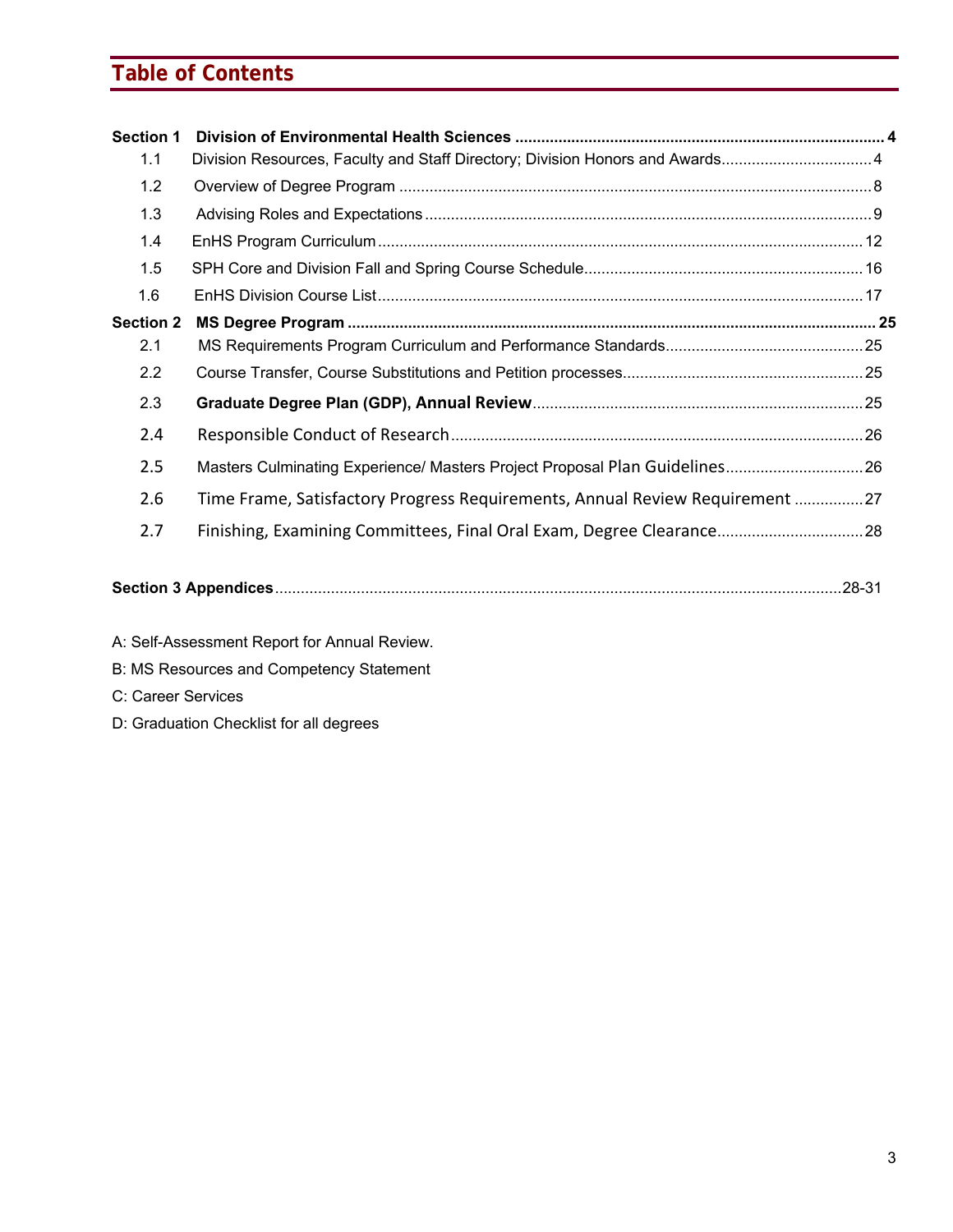## 1. Division of Environmental Health Services (EnHS)

#### **1.1 Division Resources**

#### **Websites**

EnHS websites for:

- EnHS Division News and Events
- **•** Student Support Services Useful links
- EnHS Calendars
- **•** Environmental Health Blog
- EnHS Faculty

#### **Other Resources**

• Resources

#### **Websites relevant to MS only**

• MS Program Curriculum

#### **Other important related websites for all:**

- All SPH Faculty Directory
- Career Services
- Resources
- SPH Course syllabi
- Questions about tuition and fees
- **•** Immunization and immunization Holds

Have news to share? Website questions or submissions should be sent to Joy Archibald at archi009@umn.edu

#### **EnHS Student Mailboxes – 1215‐1 Mayo Building**

Student mailboxes are located in the interior hallway in 1215‐1 Mayo. Students are expected to check mailboxes regularly for messages from faculty and staff. Faculty mailboxes are located on the left in room outside of 1150 Mayo.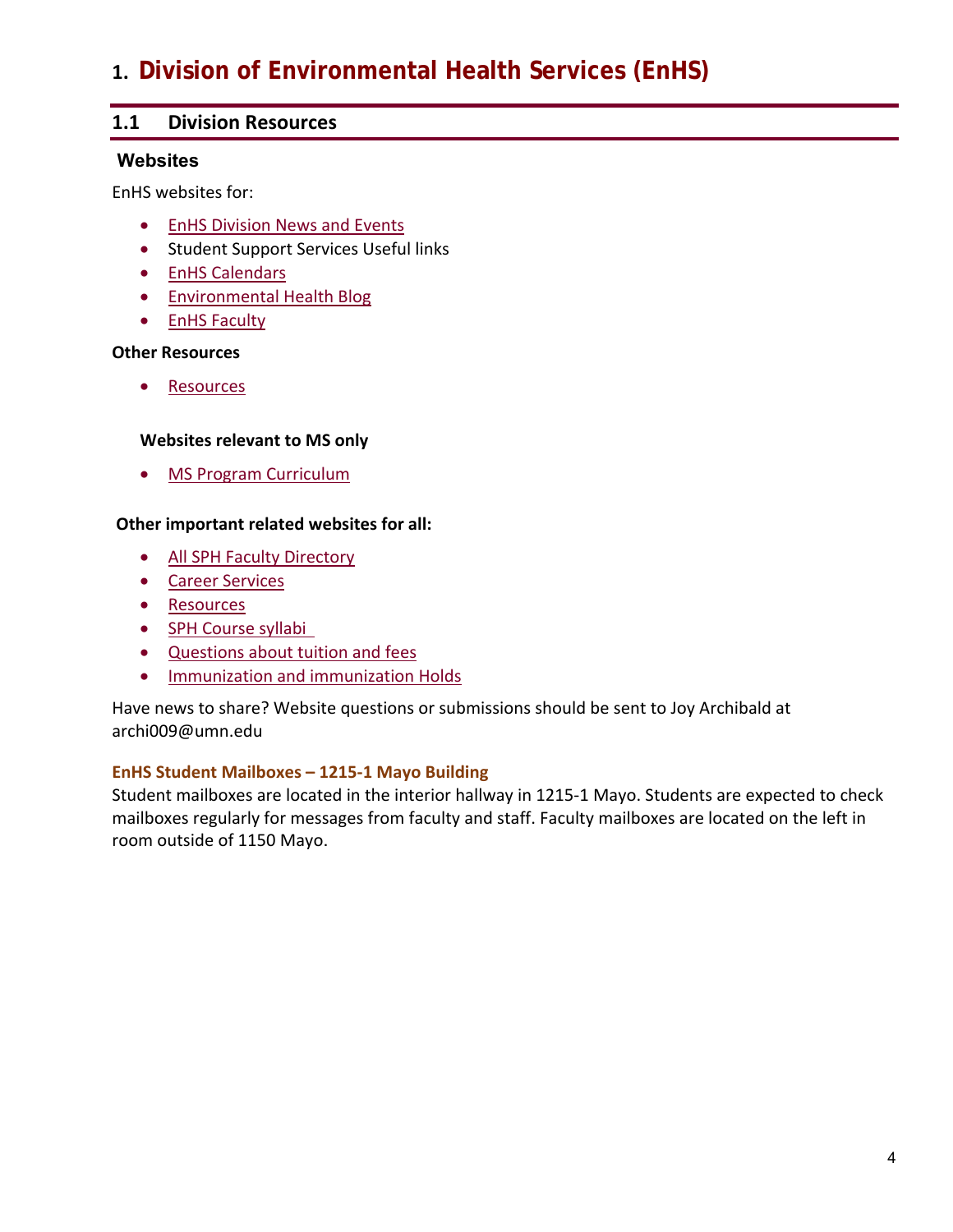## **EnHS Faculty Directory**

| <b>Name</b>                                                                           | <b>Title</b>                                | <b>E-Mail</b>    | <b>Phone</b> | <b>Office</b> |
|---------------------------------------------------------------------------------------|---------------------------------------------|------------------|--------------|---------------|
| <b>Bruce Alexander, PhD</b>                                                           | Professor, Division                         | balex@umn.edu    | 625-7934     | 1260 Mayo     |
| Env. and Occupational Epidemiology                                                    | Head, Director of<br><b>UMASH</b>           |                  |              |               |
| Kim Anderson, PhD                                                                     | <b>Assistant Professor</b>                  | and06109@umn.edu | 624-2316     | 1230 Mayo     |
| <b>Industrial Hygiene</b>                                                             |                                             |                  |              |               |
| Susan Arnold, PhD, CIH, FAIHA                                                         | <b>Assistant Professor</b>                  | Arnol353@umn.edu | 624-6222     | 1239 Mayo     |
| <b>Industrial Hygiene and Exposure</b>                                                |                                             |                  |              |               |
| Science and Sustainability Institute                                                  |                                             |                  |              |               |
| Silvia Balbo, PhD                                                                     | <b>Assistant Professor</b>                  | balbo006@umn.edu | 624-4240     | $2 - 145$     |
| <b>Environmental Toxicology</b>                                                       |                                             |                  |              | <b>CCRB</b>   |
| Jesse Berman, PhD                                                                     | <b>Assistant Professor</b>                  | berma186@umn.edu | 626-0923     | 1228 Mayo     |
| <b>Industrial Hygiene</b>                                                             |                                             |                  |              |               |
| Timothy Church, PhD, MS<br>Env. and Occupational Epidemiology                         | Professor                                   | churc001@umn.edu | 626-1494     | 1162 Mayo     |
| Susan Gerberich, PhD, MS                                                              | Professor, Director of                      | gerbe001@umn.edu | 625-5934     | 1156 Mayo     |
| Env. and Occupational Injury                                                          | <b>MCOHS &amp; ERC</b>                      |                  |              |               |
| <b>Epidemiology and Prevention</b>                                                    |                                             |                  |              |               |
| Craig Hedberg, PhD, MS                                                                | Professor                                   | hedbe005@umn.edu | 626-4757     | 1214 Mayo     |
| Env. & Infectious Diseases/Food                                                       | <b>Midwest Center for</b>                   |                  |              |               |
| Safety                                                                                | <b>Food Safety</b>                          |                  |              |               |
| Huyn Kim, ScD<br>Occupational Injury Epidemiology,                                    | <b>Assistant Professor</b>                  | kimx4804@umn.edu | 626-0435     | 1116 Mayo     |
| <b>Injury Prevention</b>                                                              |                                             |                  |              |               |
| Lee, Petrona                                                                          | Lecturer                                    | leex3143@umn.edu | 625-2899     | 1158 Mayo     |
| Env Infectious Diseases/Food Safety                                                   |                                             |                  |              |               |
| George Maldonado, PhD, MS                                                             | <b>Associate Professor</b>                  | gmphd@umn.edu    | 626-2104     | 1114 Mayo     |
| Env. and Occupational Epidemiology                                                    |                                             |                  |              |               |
| Jeff Mandel, MD, MPH                                                                  | <b>Associate Professor</b>                  | mand0125@umn.ed  | 626-9308     | 1240 Mayo     |
| <b>Occupational Medicine</b>                                                          |                                             | u                |              |               |
| Patricia McGovern, PhD, MPH, RN                                                       | <b>Bond Professor of</b>                    | pmcg@umn.edu     | 625-7429     | 1112 Mayo     |
| Env. Health Policy/ Occupational & Env.<br><b>Health Nursing/ Occupational Health</b> | <b>Environmental and</b>                    |                  |              |               |
| <b>Services Research and Policy</b>                                                   | <b>Occupational Health</b><br><b>Policy</b> |                  |              |               |
|                                                                                       |                                             |                  |              |               |
| Claudia Munoz-Zanzi, DVM, MPVM,                                                       | Associate professor                         | munozzan@umn.edu | 625-6953     | 1245 Mayo     |
| PhD                                                                                   |                                             |                  |              |               |
| <b>Env. Infectious Diseases</b>                                                       |                                             |                  |              |               |
| Jonathan Oliver, PhD                                                                  | <b>Assistant Professor</b>                  | joliver@umn.edu  |              | 1234          |
| <b>Environmental Infections Diseases</b>                                              |                                             |                  |              | Mayo          |
| Lisa Peterson, PhD                                                                    | Professor                                   | peter431@umn.edu | 626-0164     | 760D CCRB     |
| <b>Environmental Toxicology</b>                                                       | Program Leader                              |                  |              |               |
|                                                                                       | Carcinogenesis and                          |                  |              |               |
|                                                                                       | Chemoprevention                             |                  |              |               |
| Ramirez, Marizen PhD                                                                  | <b>Associate Professor</b>                  | mramirez@umn.edu | 624-3143     | 1210 Mayo     |
| Occ. Injury Epi and Prevention<br>Pete Raynor, PhD, MS                                | <b>Associate Professor</b>                  | praynor@umn.edu  | 625-7135     | 1242 Mayo     |
| <b>Industrial Hygiene</b>                                                             |                                             |                  |              |               |
| Matt Simcik, PhD, MS                                                                  | <b>Associate Professor</b>                  | simci001@umn.edu | 626-6269     | 1108 Mayo     |
| <b>Environmental Chemistry</b>                                                        | <b>MPH Major Chair</b>                      |                  |              |               |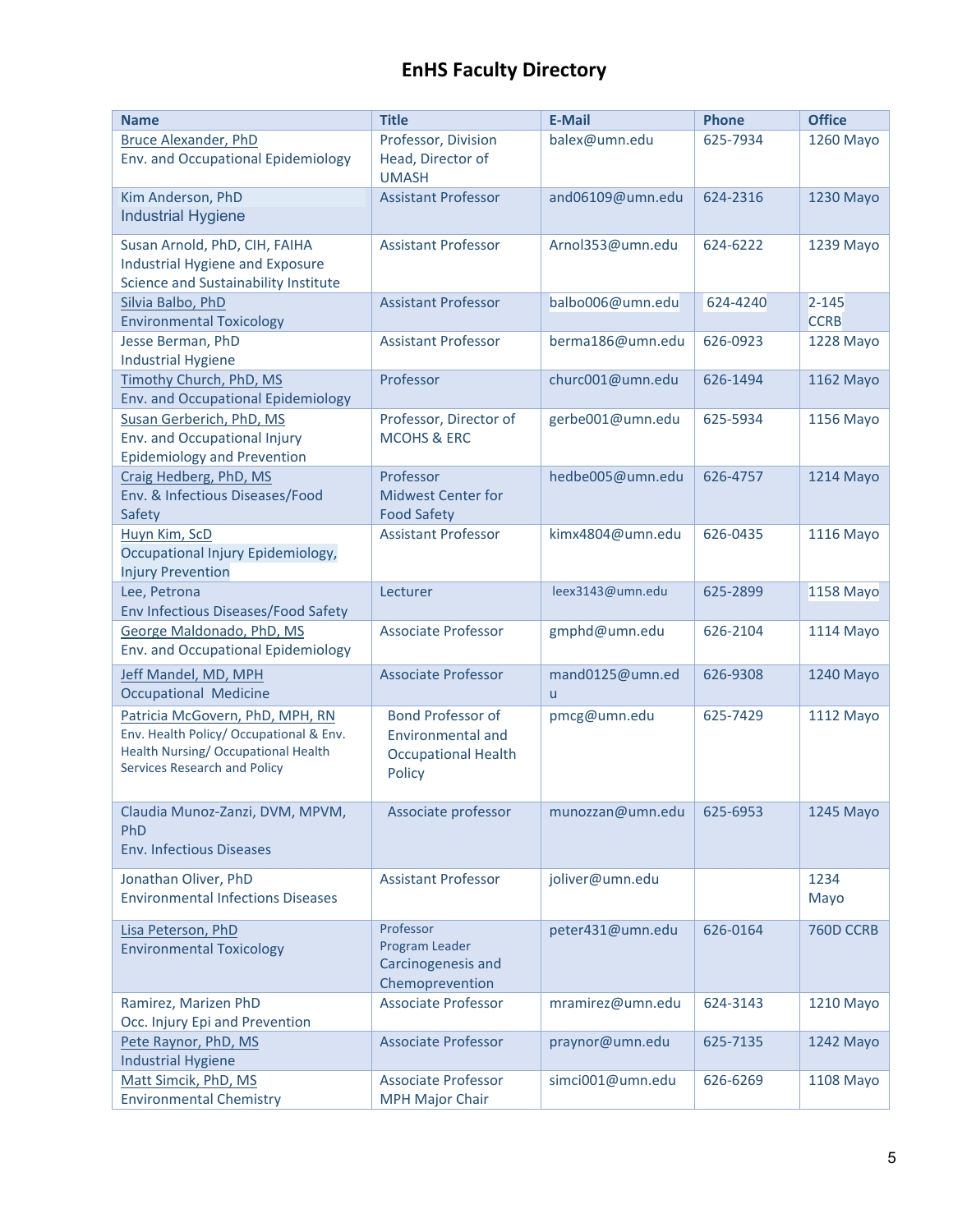| Irina Stepanov, PhD<br><b>Environmental Toxicology</b>       | Associate Professor                    | stepa011@umn.edu | 624-4998 | <b>760 CCRB</b> |
|--------------------------------------------------------------|----------------------------------------|------------------|----------|-----------------|
| William Toscano, PhD<br><b>Environmental Toxicology</b>      | Professor                              | tosca001@umn.edu | 624-2967 | 1260-6<br>Mayo  |
| Elizabeth Wattenberg, PhD<br><b>Environmental Toxicology</b> | Associate Professor,<br>DGS for MS/PHD | watte004@umn.edu | 626-0184 | 1110 Mayo       |

| <b>Staff</b>           |                              |                                     |          |               |  |  |  |  |  |
|------------------------|------------------------------|-------------------------------------|----------|---------------|--|--|--|--|--|
| <b>Name</b>            | <b>Title</b>                 | E-mail                              | Phone    | <b>Office</b> |  |  |  |  |  |
| Shelly Ring            | <b>Finance Professional</b>  | bacig007@umn.edu                    | 626-0900 | 1260 Mayo     |  |  |  |  |  |
| <b>Bridget Brennan</b> | <b>Financial Specialist</b>  | brenn006@umn.edu                    | 624-6993 | 1260-2 Mayo   |  |  |  |  |  |
| Debb Grove             | Division Administrator       | grove020@umn.ed                     | 626-4803 | 1260-5 Mayo   |  |  |  |  |  |
| <b>Joy Archibald</b>   | Web Coordinator              | archi009@umn.edu                    | 626-1440 | 1150 Mayo     |  |  |  |  |  |
| Khosi Nkosi            | Major Program<br>Coordinator | enhsss@umn.edu/nkosi001<br>@umn.edu | 625-0622 | 1215-2 Mayo   |  |  |  |  |  |
| <b>Frank Strahan</b>   | Info Tech Specialist         | fxs@cccs.umn.edu                    | 624-3710 | 1151 Mayo     |  |  |  |  |  |
| Joann Larson           | <b>Grants Coordinator</b>    | larsonjm@umn.edu                    | 626-4512 | 1260-4 Mayo   |  |  |  |  |  |
| Ellen Jerome           | Administrative Assistant     | jerom058@umn.edu                    | 626-0900 | 1260 Mayo     |  |  |  |  |  |

## **EnHS Division Awards**

Each spring the students vote for recipients of two awards. The Herbert M. Bosch Award honors the student who "best exemplifies the traits of kindness and regard for the welfare of humanity". The Faculty Excellence Award recognizes a professor of Environmental Health for excellence of graduate instruction and progress in the professional development of the graduate students in the past academic year.

## **Herbert M. Bosch Award**

This award is presented to the student who best represents the traits of scholarship, honesty, integrity of character, humaneness and concern for community, to name a few. The class of 1963 felt that the inscription on the plaque, "...who best exemplifies the traits of kindness and regard for the welfare of humanity..." is the most important single guide to be followed by the class in selecting one of their fellow students for this award. The Environmental Health class of 1963 created the Herbert M. Bosch Award as a living memorial to the man who had done much to further the cause of humanity.

To be eligible for consideration for this award, each candidate must be a full‐time student in the Environmental Health program (minimum six credits all MS, PhD and MPH students). The class of 1963 established that any subsequent class may modify these criteria after discussion and consultation with the program director and a two‐thirds majority vote by the class. It was hoped that any modification would strengthen the integrity of the award. The class of 1964 established the following procedures for nominating a candidate:

- 1. The nominating ballot will list those persons who are Environmental Health students this will also be the list of the eligible voters; At least 50% of the eligible voters need to vote for the ballot to continue.
- 2. Each eligible voter may select up to two names for the nomination;
- 3. The three names that occur most frequently will constitute the final nominating ballot;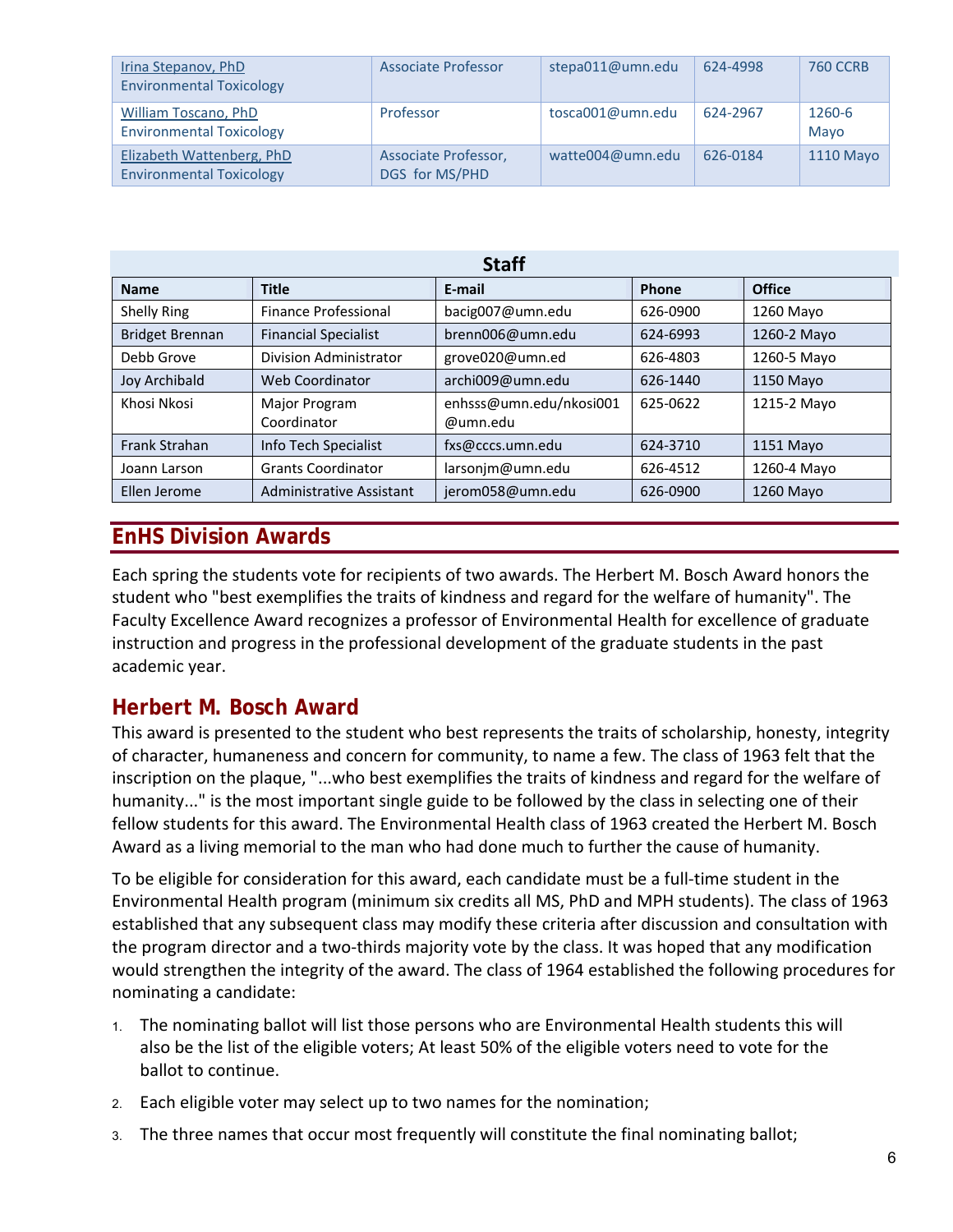4. The eligible voters will then vote for one candidate among the three nominated.

## **Faculty Excellence Award**

This award is presented by the graduating class to a professor of Environmental Health for excellence of graduate instruction and progress in the professional development of the graduate students in the past academic year. It was initiated by the Environmental Health Class of 1966. The selection of one of the candidates for this award in a previous year shall not prejudice the selection either for or against the candidate. Each year's selection shall be on the merit of the candidate in the previous twelve months and shall be independent of selections in previous years. It shall be the duty of the class officers and of the faculty to inform the graduate students of the terms of this award early in fall semester and at least one more time before the date of balloting.

All students registered for a graduate program with a major in the Division of Environmental Health Sciences are eligible to vote. It shall be the duty of the class officers to encourage all those eligible to vote to participate in this selection. The past two votes were conducted successfully via survey monkey.

## **Delta Omega - Honorary Society in Public Health**

Delta Omega is the national honorary society for graduate studies in public health. (It is equivalent to Phi Beta Kappa for undergraduate studies in letters or Alpha Omega Alpha in medicine.) The society was founded in 1924, when only a few graduate schools of public health existed in the United States, and now has chapters at the majority of 25 or more such schools providing advanced public health degrees in 1990.

The Constitution and By‐Laws were adopted in 1927, and amended occasionally since then. Policies are made by the National Council, composed of elected officers and representatives of each chapter, meeting annually. The annual meeting includes a scientific, as well as a business, program. It is usually held in conjunction with the Annual Meeting of the American Public Health Association.

The principle Delta Omega activities are conducted by each chapter. The chapter elects new members each year from three groups: (1) students who are candidates for a graduate degree in public health, (2) faculty members at the school of public health, and (3) alumni actively engaged in public health work. Election from all three groups is based on outstanding performance ‐ scholarship in students, teaching and research in faculty members, and community service in alumni.

Election to membership in Delta Omega is intended not only to recognize merit, but also to encourage further excellence in and devotion to public health work.

More on EnHS Awards can be found here: http://enhs.umn.edu/current/award\_descriptions.htm

## **1.2 Overview of EnHS Degree Programs**

**Degree Options**: We offer MPH, MS, and PhD degrees and several areas of emphasis or concentrations.

**See Degree options and curriculum listings at the following websites. MPH:** http://www.sph.umn.edu/academics/programs/mph/enhs/ **MS:** http://www.sph.umn.edu/academics/programs/ms/enhs/ **PhD**: http://www.sph.umn.edu/academics/programs/phd/enhs/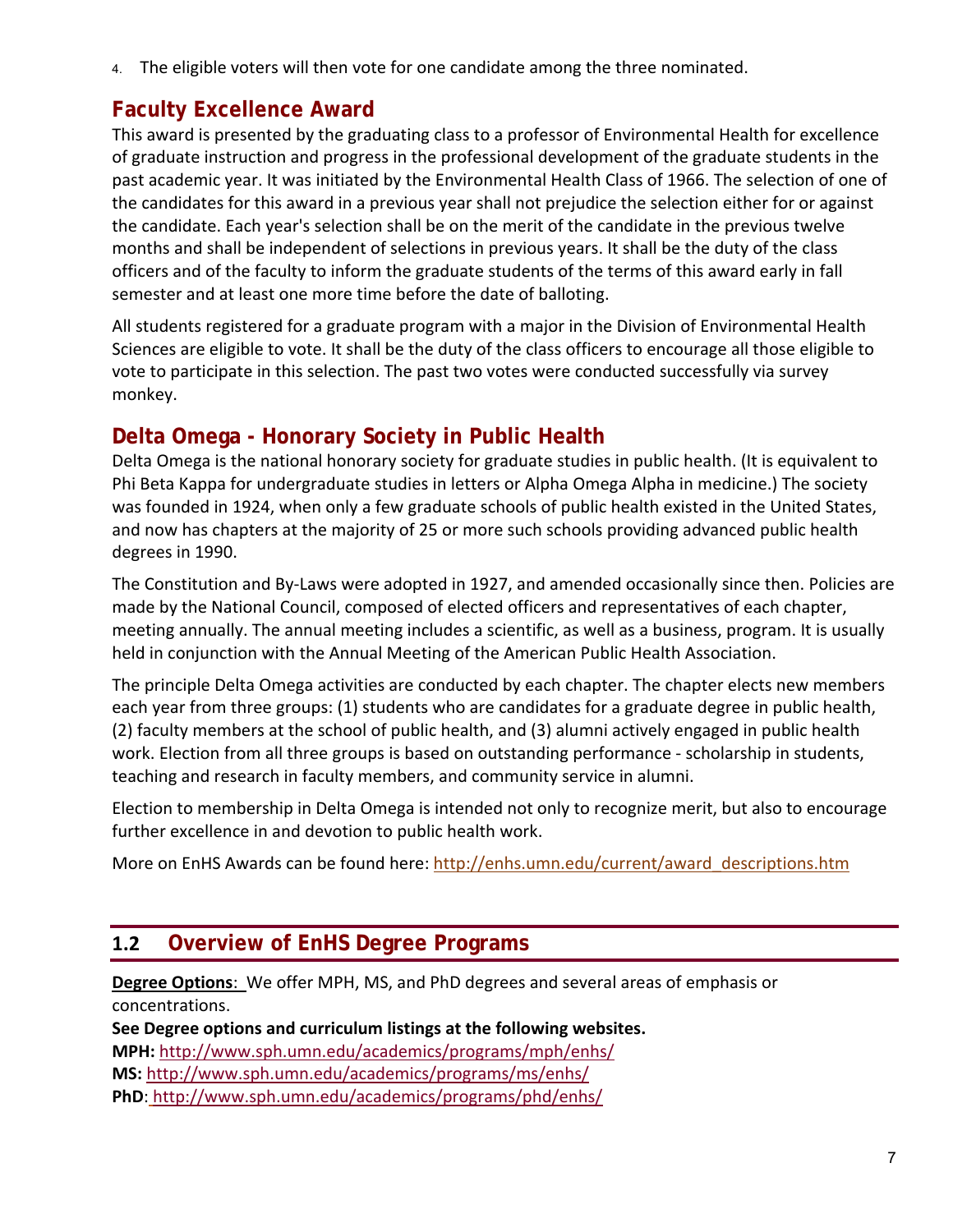#### **Students may focus in one of the following areas:**

http://www.sph.umn.edu/academics/divisions/enhs/degrees/

- General (MPH, MS)
- Environmental Chemistry (MS, PhD)
- Environmental and Occupational Epidemiology (MPH, MS, PhD)
- Environmental Infectious Diseases (MPH, MS, PhD)
- Environmental Toxicology (PhD)
- Exposure Sciences (MS)
- Global Environmental Health (MPH, MS)
- Industrial Hygiene (MPH, MS, PhD)
- Injury and Violence Prevention and Control (PhD)
- Occupational and Environmental Health Nursing ((MPH, PhD))
- Occupational and Environmental Medicine (MPH)
- Occupational Health Services Research and Policy (PhD)
- Regulatory Toxicology and Risk Assessment (MPH, MS)

## **Doctoral Training Grants housed in the Midwest Center for Occupational Health and Safety (MCOHS)**

EnHS offers two doctoral training programs; each of which supports and enhances the Ph.D. training of students in multidisciplinary fields of study and research:

Occupational Health Services Research and Policy (Read more: OHSRP)

Occupational Injury Prevention Research Training (Read more: OIPRT)

MCOHS is an **Education and Research Center**, one of 18 nationwide, was designed in response to a mandate of the National Institute for Occupational Safety and Health (NIOSH) ‐‐ to provide an adequate supply of qualified personnel to carry out the purposes of the Occupational Health and Safety Act and reduce the national burden of work‐related injury and illness. The MCOHS, recognized regionally, nationally and internationally for its impact, has a service area that includes Minnesota, Wisconsin, and North and South Dakota.

MCOHS provides graduate academic and research training programs, continuing education and outreach activities, including research‐to‐practice, and serves as a regional resource for industry, labor, federal, state, and local government agencies, agriculture, and other interested parties.

An innovative administrative structure supports enhanced efforts in interdisciplinary research, education, and outreach, and strengthens diversity recruitment for the next generation of professionals.

## **Dual Degrees**

The Division also offers the following joint degrees in collaboration with other university schools:

- JDP/MPH with the Law School
- MD with the Medical School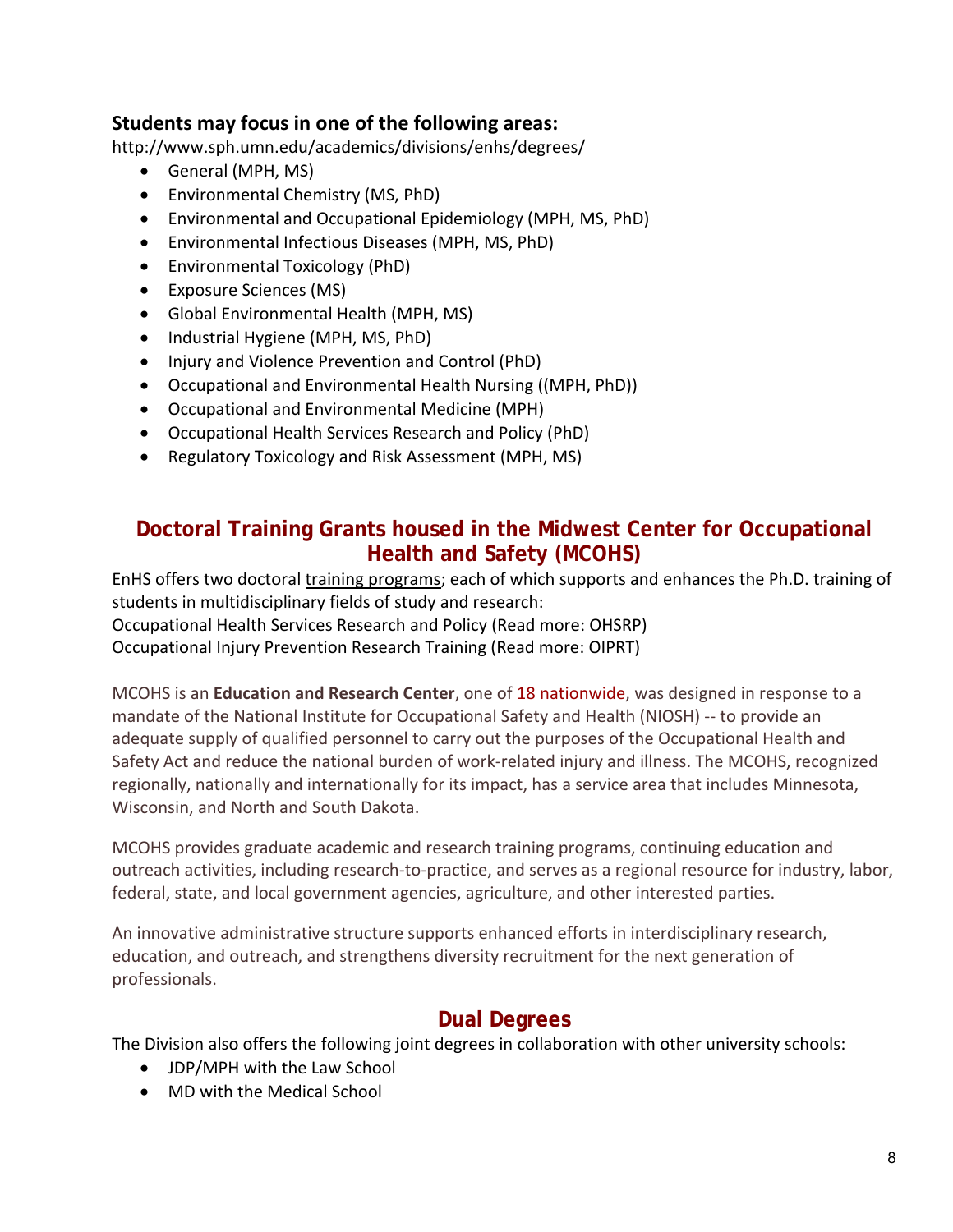## **1.3 Academic Advising, Roles and Expectations**

The School of Public Health provides advising that promotes collaboration among students, faculty and staff to enhance students' academic and professional development in the field of public health. The School's goal is to provide educational and experiential excellence that prepares students for successful careers improving the health of populations. We do this by providing you with wide network of resources for you to take advantage of. We are part of your network.

The School of Public Health is committed to creating and sustaining high quality advising in the following four areas:

- 1. **Administrative Advising**: advising on course planning and scheduling, policies, procedures and benchmarks of the degree program/major, SPH, and the University. Your program coordinator is your first point of contact for these questions.
- 2. **Academic Advising**: general guidance on topics related to program/major including, but not limited to, program focus (may include identifying appropriate course work options), field experience and master's project selection and or career planning. Students find their faculty advisors, coordinators and career services staff all helpful in answering parts of these questions.
- 3. **Field Experience/Internship/Practicum Advising**: specific and targeted advising for field experience/internship/practicum development, placement and completion. Your faculty advisor can assist you as you select the type of field experience that would best match your goals. Career Services staff can help you to learn how to network with other students and alums to explore possible field experiences sites.
- 4. **Culminating Experience /Master's Projects/Plan B/Dissertation Advising**: specific and targeted direction on a master's project or a PhD dissertation including, but not limited to development, completion and in some cases publication. Your faculty advisor will assist you in developing a direction for your project or dissertation.

## **GRADUATE ADVISING EXPECTATIONS FOR STUDENTS**

All SPH students are expected to:

Regularly read and respond to University email (ideally once per day); email is the official mode of communication at the University of Minnesota.

- Review program objectives and educational documents *at least once per semester*, (i.e. Student Guidebook, etc.), or when directed by program coordinator or program director/DGS; students are responsible for knowing the requirements of the degree program.
- Actively contribute to a welcoming and supportive SPH and EnHS climate.
- **Initiate** meetings with advisor(s) at least once per semester; regularly communicate with faculty advisor(s) and/or program coordinator about program progress.
- Respond to inquiries from faculty or staff in a timely manner (ideally within  $1 3$  business days).
- **Behave in a professional and courteous manner; fulfill educational and advising commitments,** such as appointments, project deadlines, etc.

**Similar guidelines are posted by the University of Minnesota Office of Graduate Education for Academic and Professional Programs here: http://www.gradvising.umn.edu/**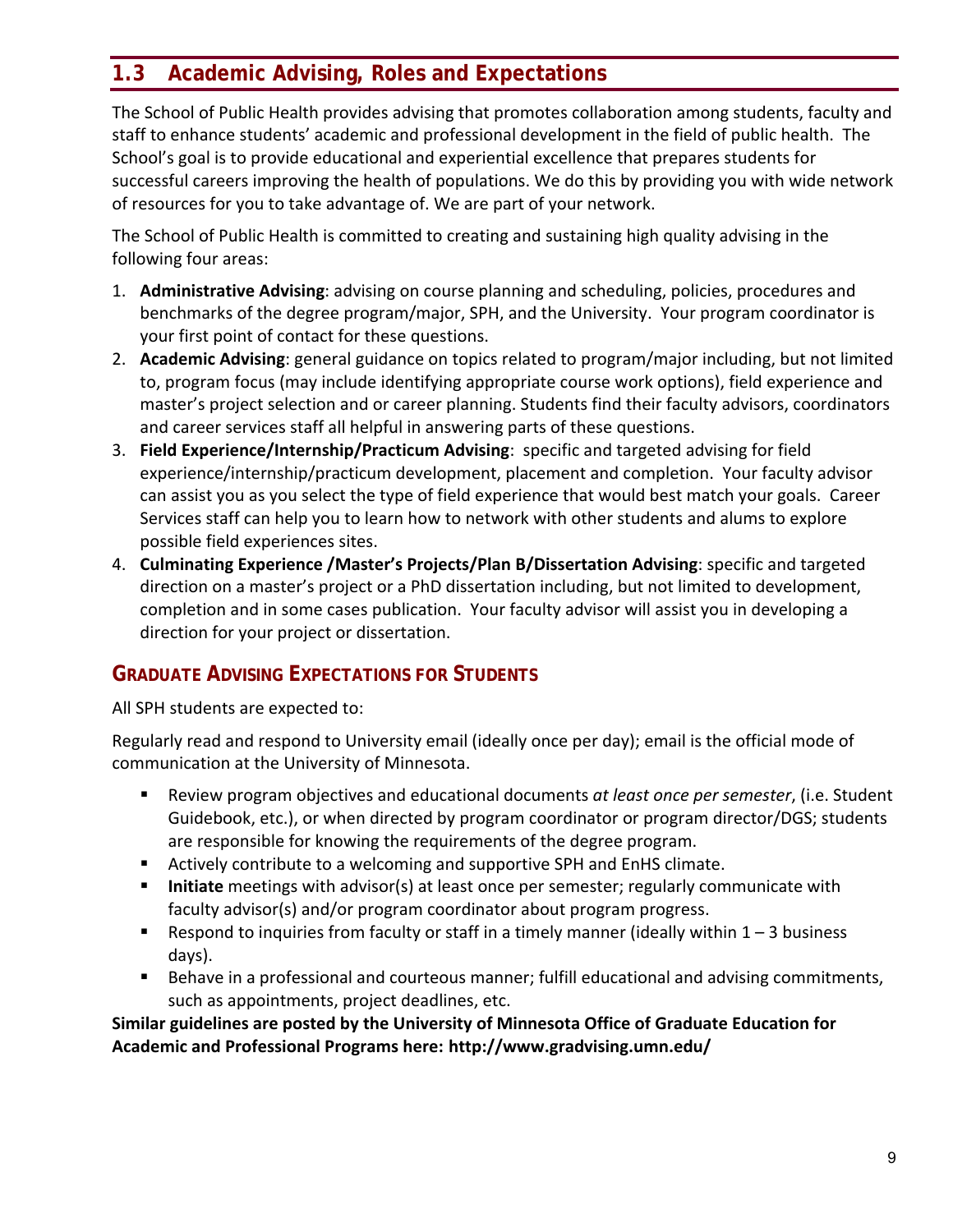#### **ACADEMIC ADVISING FOR FACULTY**

Excerpt from: University of Minnesota Office of Graduate Education for Academic and Professional Programs here:

The work of the graduate faculty in preparing the next generation of scholars and professionals doesn't stop with classroom teaching. Advising, tutoring, supporting and supervising are all part of the faculty role as stewards of the profession and mentors to graduate students. Mentoring future professionals and professors, therefore, requires a commitment that goes well beyond the capacity of a single individual advisor. Best practices in graduate education indicate that graduate and professional students' multiple professional and personal development needs are most effectively met by a network of people.

These resources, developed by the Work Group on Advising & Mentoring, are provided to help you maximize your relationships with your advisees, deal constructively with conflicts that may arise, and address ways to communicate more effectively to minimize misunderstandings.

## **Diversity of the Student Body**

The School of Public Health embraces the University of Minnesota's position that promoting and supporting diversity among the student body is central to the academic mission of the University. We define diversity to encompass many characteristics including but not limited to: economic disadvantage, special talents, evidence of leadership qualities, race or ethnicity, sexual orientation, a strong work record, and disability. A diverse student body enriches graduate education by providing a multiplicity of views and perspectives that enhance research, teaching, and the development of new knowledge. A diverse mix of students promotes respect for, and opportunities to learn from, others with the broad range of backgrounds and experiences that constitute modern society. Higher education trains the next generation of leaders of academia and society in general, and such opportunities for leadership should be accessible to all members of society. Read more.

## **MPH/MS/PhD Academic Advising**

Expectations:

1. All faculty members will serve as academic advisors and will accept advisees from all majors in which they participate.

2. Meet with advisees at least once per semester.

3. Respond in a timely manner to requests from advisees for meetings or responses by telephone or e‐ mail.

4. Provide general guidance to students about coursework, fieldwork, project selection, and career planning.

5. Make students feel welcome to the Division.

6. Act as a contact person for the student and help direct the student to the appropriate resources in the Division given particular issues or problems the student may have.

7. Act as a resource for the student when bureaucratic or political problems in the University, School or Division may be interfering with the student's effective progress toward his or her degree.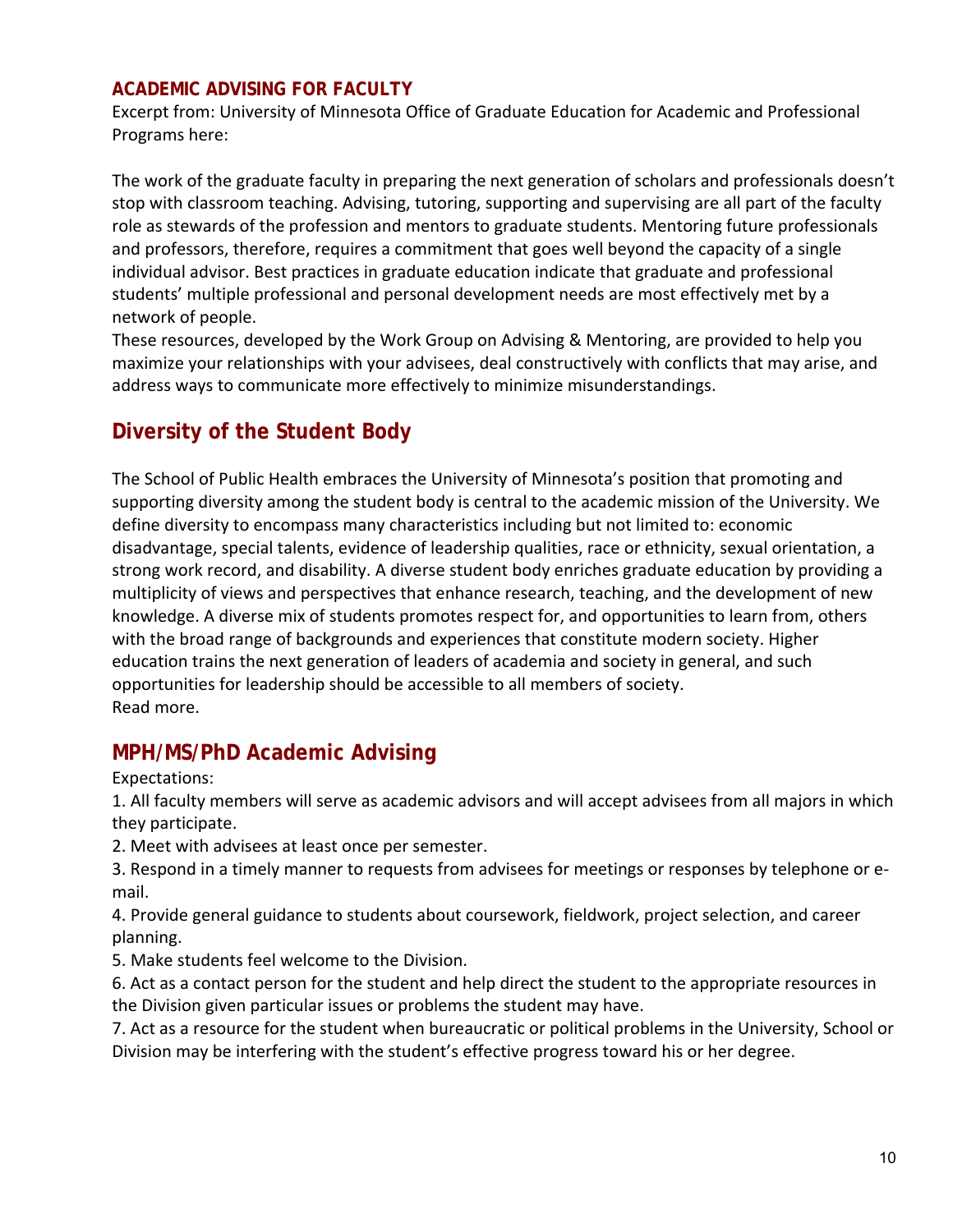#### **GENERAL GUIDELINES:**

Given that most faculty members do not keep track of changes in University and College procedural rules, below are areas for which academic advisors and administrative advisors work collaboratively:

#### **Administrative Advising:**

College and University Rules and Regulations Guidance to course planning and course changes Petition Process for Transferring courses or requests for exception Student Progress, Milestones, Forms and Degree Clearance And more….

#### **Academic Faculty Advisors:**

Concentration requirements, electives, field experience and culminating experience Approving electives

Career planning in conjunction with the careers services staff and office

Guiding coursework selections to meet career goals

Special approvals‐ transfers, etc. Discuss appropriateness of choice considering student's emphasis in program.

## **Guidelines for Changing Advisors**

At the master's level, students may change academic advisors when necessary at the early stages of their program. Students should consult with their major coordinator and or consult with their major chair or DGS.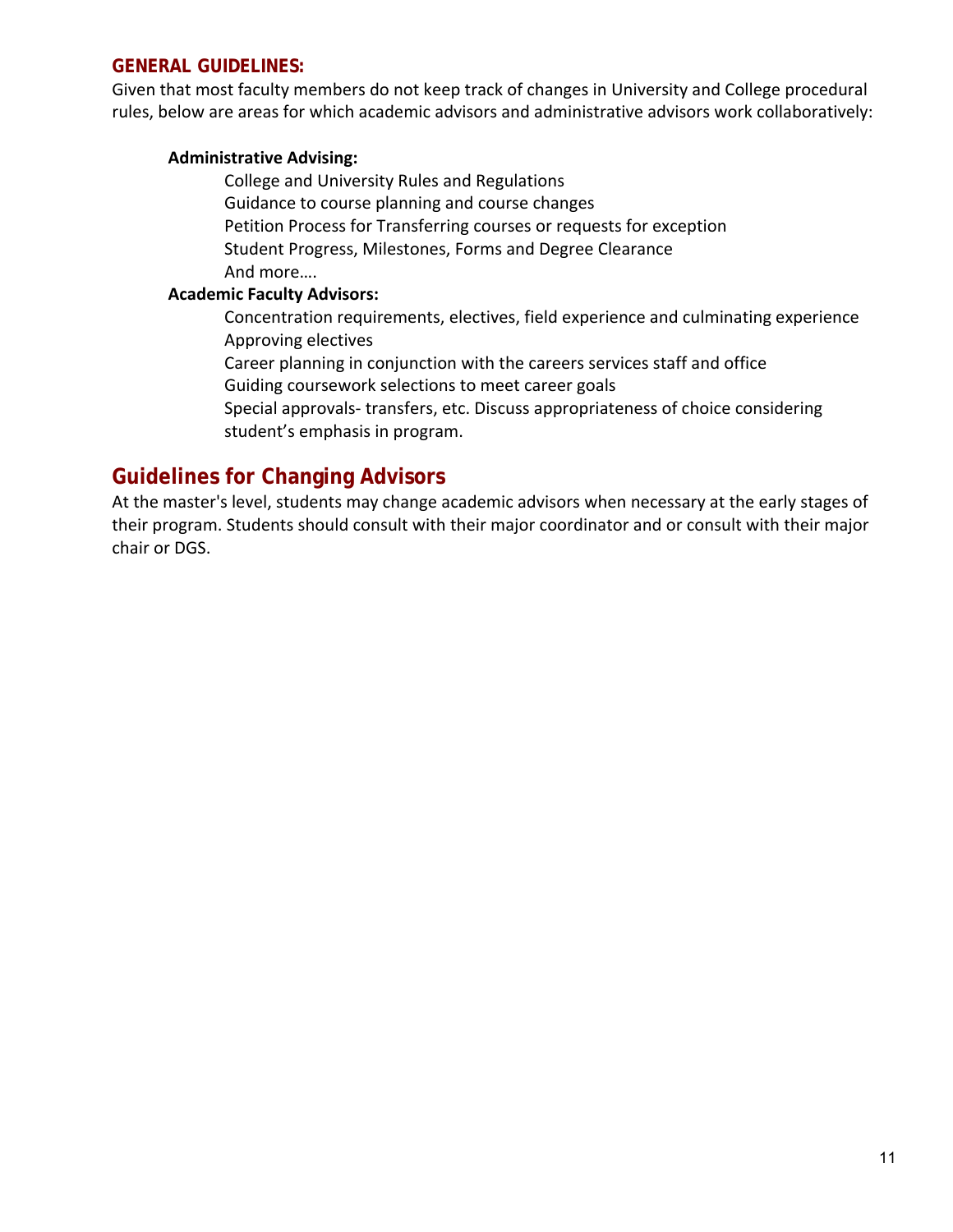## **1.4 EnHS Program Curriculum**

Most MPH/MS students require two years to complete their degree program.

#### **General Public Health Core Coursework [required MS]**

Students are required to register for these courses A/F unless otherwise noted.

| Course              | Title                                                              | <b>Offered</b>                                   | <b>Credits</b> |
|---------------------|--------------------------------------------------------------------|--------------------------------------------------|----------------|
| PubH 7194           | Culminating Experience/Master's Project [S-N]<br>grade basis only] | Any term                                         | $3 - 5$        |
| PubH 6102           | Issues in Environmental and Occupational Health                    | Any term                                         | $\overline{2}$ |
| PubH 6100           | <b>Topics: Environmental Health</b>                                | Spring                                           | 4              |
|                     | One of the following courses in Epidemiology                       |                                                  |                |
| PubH 6320 <b>or</b> | <b>Fundamentals of Epidemiology</b>                                | Any term                                         | 3              |
| PubH 6341           | Epidemiologic Methods I                                            | Fall                                             | 3              |
|                     |                                                                    | One of the following courses in Biostatistics    |                |
| PubH 6414 <b>or</b> | Biostatistical Literacy (in class and online)                      | Any term                                         | 3              |
| PubH 6450 <b>or</b> | <b>Biostatistics I</b>                                             | Fall/Spring                                      | 4              |
| PubH 6451           | <b>Biostatistics II</b>                                            | Spring                                           | 4              |
|                     |                                                                    | One of the following courses in Ethics $\oslash$ |                |
| PubH 6742           | Ethics in Public Health: Research and Policy                       | Any term                                         |                |
|                     |                                                                    | Any term                                         |                |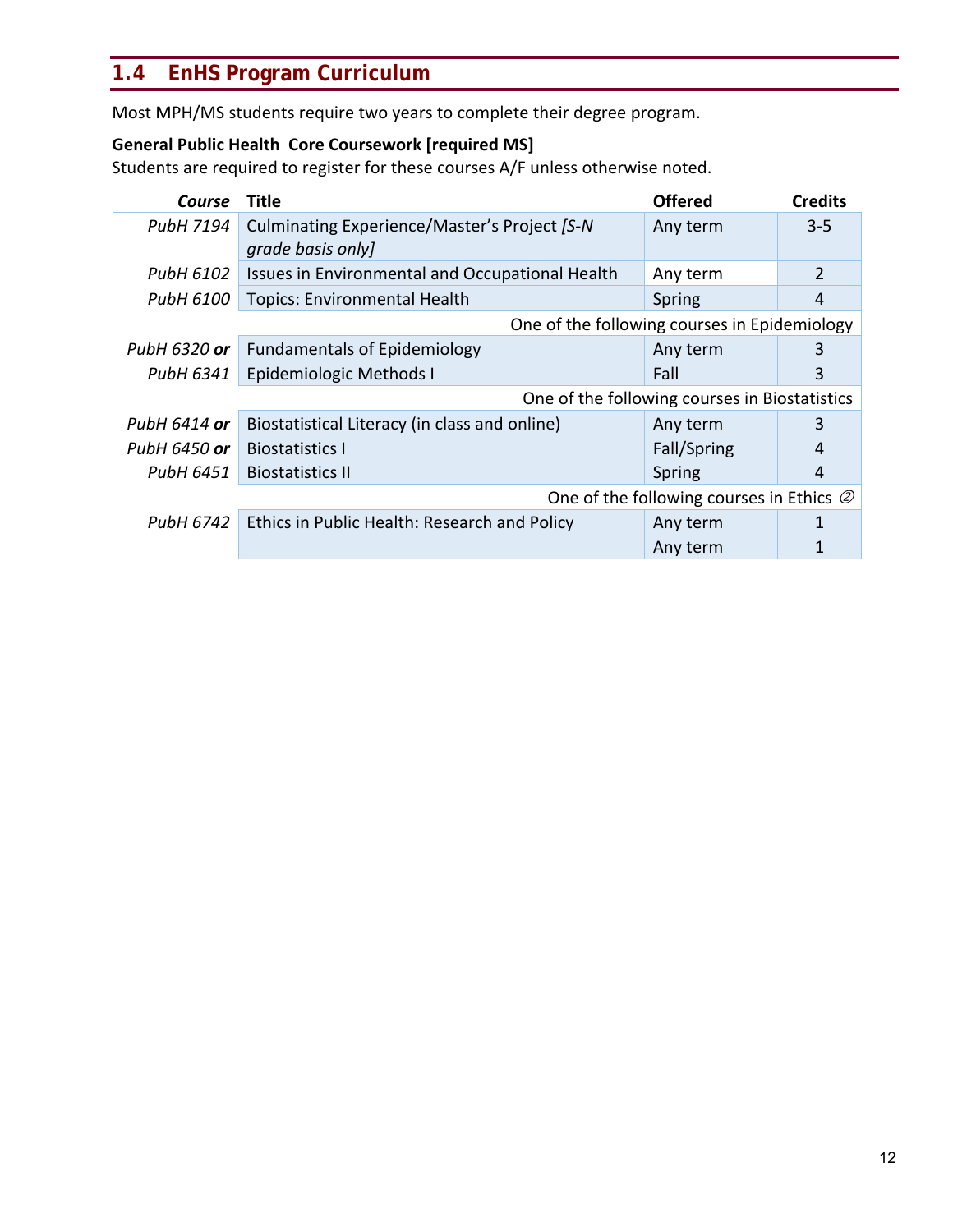## **Environmental Infectious Diseases Sample Registration Guide (MS)**

## **Fall Year 1**

| Course #         | <b>Title</b>                                 | <b>Credits</b> |
|------------------|----------------------------------------------|----------------|
|                  |                                              |                |
| PubH 6341        | Epidemiologic Methods I                      | 3 cr           |
| PubH 6450        | <b>Biostatistics I</b>                       | 4 cr           |
| PubH 6102        | <b>Environmental Health</b>                  | 2 cr           |
| <b>PubH 6742</b> | Ethics in Public Health: Research and Policy | 1 cr           |
|                  | Electives                                    | $2-3$ cr       |
| Total            |                                              | 12-13 cr       |

#### **Spring Year 1**

| Course #  | Title                                                 | Credits  |
|-----------|-------------------------------------------------------|----------|
| PubH 6385 | Epidemiology and Control of Infectious Disease        | 2 cr     |
| PubH 6100 | Environmental Public Health Biology                   | 2 cr     |
| PubH 6100 | Environmental Health-Exposure, Health Effects, Policy | 4 cr     |
|           | Electives                                             | $2-4$ cr |
| Total     |                                                       | 10-12 cr |

**May/Summer Year 1** 

| Course # | Title     | Credits |
|----------|-----------|---------|
|          | Electives |         |
| Total    |           |         |

#### **Fall Year 2**

| Course #  | Title                                                      | Credits |
|-----------|------------------------------------------------------------|---------|
| PubH 6181 | Surveillance of Foodborne Diseases and Food Safety Hazards | 2 cr    |
|           | Electives                                                  | 4-8 cr  |
|           |                                                            |         |
| Total     |                                                            | 6-10 cr |

**Spring Year 2** 

| Course #  | Title                                                 | Credits |
|-----------|-------------------------------------------------------|---------|
| PubH 6182 | <b>Emerging Infectious Diseases</b>                   | 3 cr    |
| PubH 7194 | <b>Culminating Experience in Environmental Health</b> | 3 cr    |
|           | <b>Electives</b>                                      |         |
| Total     |                                                       | 6-12 cr |

#### **Minimum 34- ~37 credits**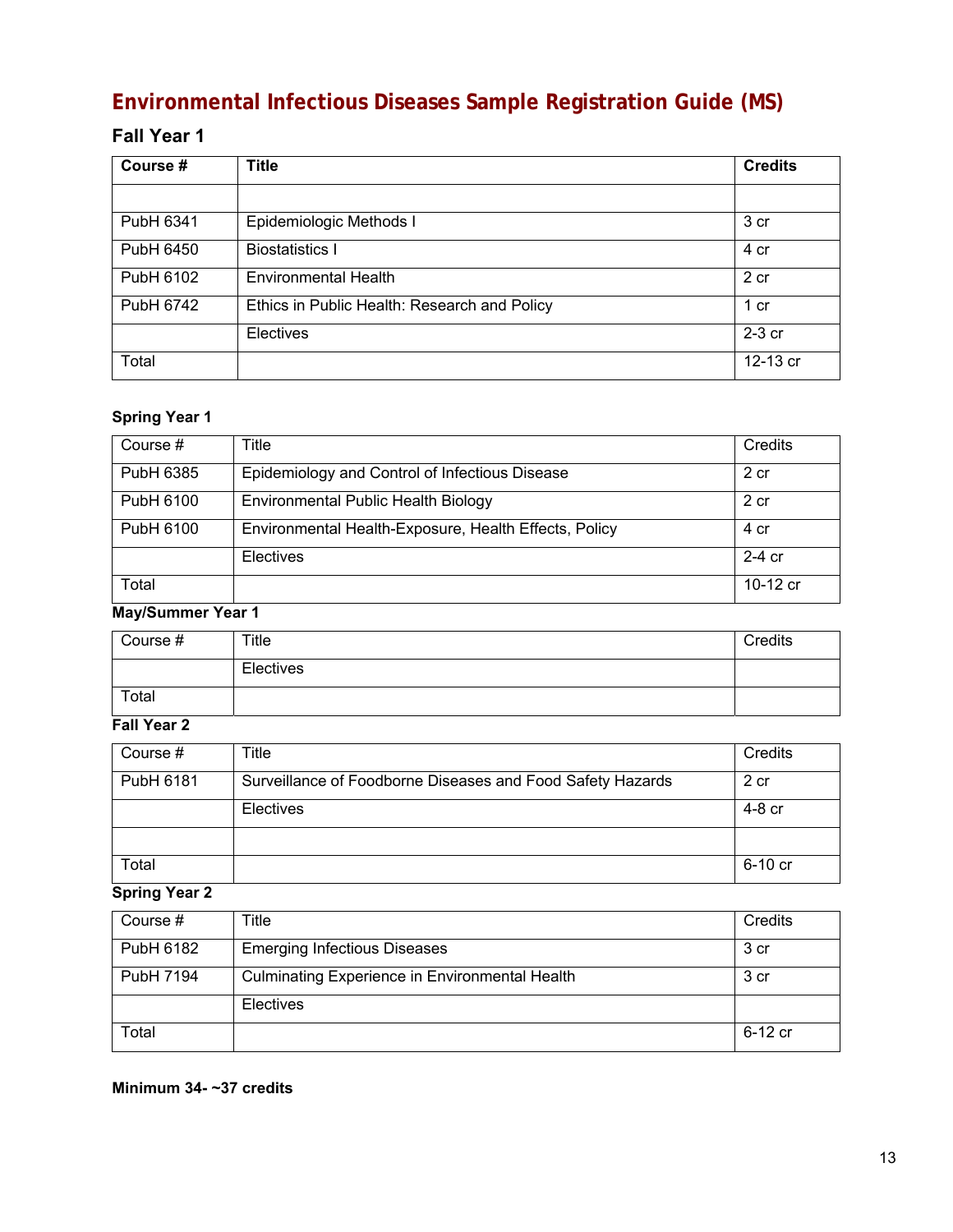## MS and MPH Degree Structure: Building Blocks for Your Degree



*NOTE: All specialty tracks are now referred to as Concentrations except for the Industrial Hygiene*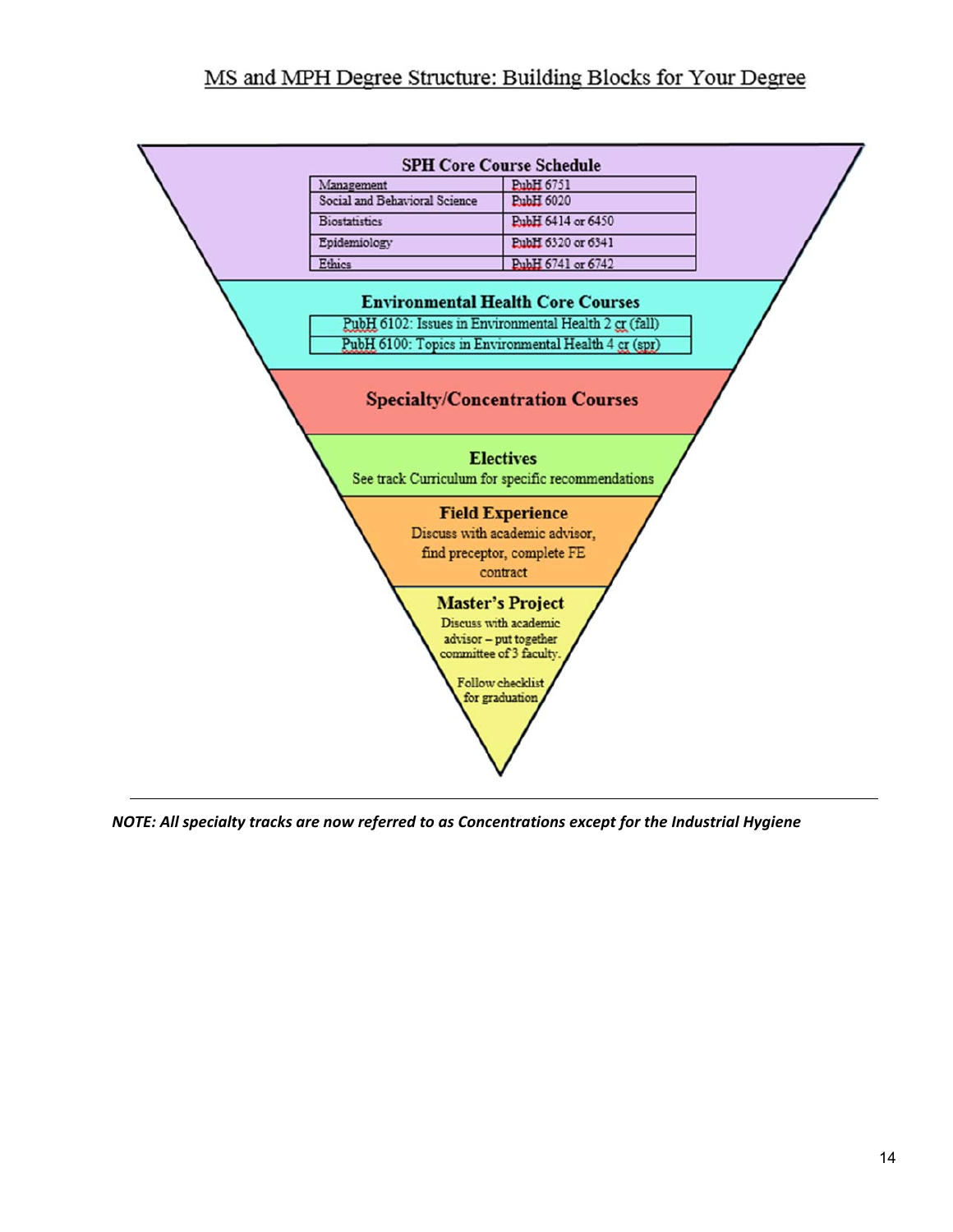## **1.5 SPH Core and EnHS Division Course Schedule**

| Time         |               | Monday        |               |                           | Tuesday          |                 |                | Wednesday      |                             |                         | Thursday         |                        | Friday                      |                |
|--------------|---------------|---------------|---------------|---------------------------|------------------|-----------------|----------------|----------------|-----------------------------|-------------------------|------------------|------------------------|-----------------------------|----------------|
| 8:00         |               |               |               |                           |                  |                 | 6414           |                |                             |                         |                  |                        |                             |                |
|              |               |               |               |                           |                  |                 | Lab            |                |                             |                         |                  |                        |                             |                |
| 8:55         |               |               |               |                           |                  |                 | $8:00 - 8:50$  |                |                             |                         |                  |                        |                             |                |
| 9:05         | 6450          |               |               |                           |                  |                 |                | 6132           | 6450                        |                         |                  |                        |                             | 8120           |
|              | Lab           |               |               | 6414                      | <b>VMED 5180</b> |                 |                | $9:05 - 11:00$ | Lab                         | 6414                    | <b>VMED 5180</b> |                        |                             | $9:00 - 11:00$ |
| 9:55<br>     | $9:05 - 9:55$ |               |               | Lec                       | $9:45 - 11:00$   |                 |                |                | $9:05 - 9:55$               | Lec                     | $9:45 - 11:00$   |                        |                             |                |
| 10:10        |               |               |               | $9:45 - 11:00$            | TuTh             | 6450            |                |                |                             | $9:45 - 11:00$          | TuTh             |                        |                             |                |
|              |               |               |               | TuTh                      |                  | Lab             |                |                |                             | TuTh                    |                  |                        |                             |                |
| 11:00<br>    |               |               |               |                           |                  | $10:10 - 11:00$ |                |                |                             |                         |                  |                        |                             |                |
| 11:15        |               |               |               | 6020                      |                  |                 |                |                |                             | 6020                    |                  |                        |                             |                |
|              |               |               |               | 11:15 - 12:30<br>TuTh     |                  |                 |                |                |                             | $11:15 - 12:30$<br>TuTh |                  |                        |                             |                |
| 12:05        |               |               |               |                           |                  |                 |                |                |                             |                         |                  |                        |                             |                |
| 12:20        |               |               |               |                           | 6450<br>Lab      |                 | 6414<br>Lab    | 6450<br>Lab    | 6192/6193<br>$12.20 - 2.15$ |                         |                  | 6106<br>$12:20 - 2:15$ | 6192/6193<br>$12:20 - 2:15$ |                |
|              |               |               |               |                           | $12:20 - 1:10$   |                 | $12:20 - 1:10$ | $12.20 - 1:10$ | WeFr                        |                         |                  |                        | WeFr                        |                |
| 1:10<br>1:25 | 6101/6102     | 6100          | 6751          | 6450                      | 6134             |                 | 6101/6102      | 6751           | (1st Half)                  | 6450                    | 6134             |                        | (1st Half)                  |                |
|              | $1:25 - 3:20$ | $1:25 - 3:20$ | $1:25 - 3:20$ | Lec                       | $1:25 - 3:20$    |                 | $1:25 - 3:20$  | $1:25 - 3:20$  | /(2nd Half)                 | Lec                     | $1:25 - 3:20$    |                        | /(2nd Half)                 |                |
| 2:15         | MW            | <b>MW</b>     | <b>MW</b>     | $1:25 - 3:20$             | TuTh             |                 | <b>MW</b>      | <b>MW</b>      |                             | $1:25 - 3:20$           | TuTh             |                        |                             |                |
| 2:30         | (1st Half)    |               | (2nd Half)    | TuTh                      | (1st Half)       |                 | (1st Half)     | (2nd Half)     | 6170                        | TuTh                    | (1st Half)       |                        |                             |                |
|              |               |               |               |                           |                  |                 |                |                | $2:30 - 5:30$               |                         |                  |                        |                             |                |
| 3:20<br>     |               |               |               |                           |                  |                 |                |                |                             |                         |                  |                        |                             |                |
| 3:35         |               |               |               | 6341                      | 6320             |                 | 6414           |                |                             | 6341                    | 6320             |                        |                             |                |
|              |               |               | 6181          | (Sec 1)                   | Lec              |                 | Lab            |                |                             | (Sec 1)                 | Lab              |                        |                             |                |
| 4:25         |               | 8161          | $3:30 - 5:30$ | $3:35 - 4:50$             | $3:35 - 5:30$    |                 | $3:35 - 4:25$  |                |                             | $3:35 - 4:50$           | $3:35 - 5:30$    |                        |                             |                |
| 4:40         |               | $4:25 - 5:15$ |               | TuTh                      |                  |                 |                | 6115           |                             | TuTh                    |                  | 8160                   |                             |                |
|              |               |               |               | (Sec2)<br>$(4:15 - 5:30)$ |                  |                 |                | $4:40 - 5:30$  |                             | (Sec <sub>2</sub> )     |                  | $4:00 - 6:00$          |                             |                |
| 5:30         | 6162          |               |               |                           |                  |                 |                |                |                             | $(4:15 - 5:30)$         |                  |                        |                             |                |
| 5:45         | $5:45 - 7:40$ | 6104          |               |                           | 6450<br>Lab      |                 |                |                |                             |                         |                  |                        |                             |                |
| 6:35         |               | $6:00 - 8:00$ |               |                           | $5:45 - 6:35$    |                 |                |                |                             |                         |                  |                        |                             |                |
| 6:50         |               |               |               |                           |                  |                 |                |                |                             |                         |                  |                        |                             |                |
|              |               |               |               |                           |                  |                 |                |                |                             |                         |                  |                        |                             |                |
| 7:40         |               |               |               |                           |                  |                 |                |                |                             |                         |                  |                        |                             |                |

Note: School of Public Health and Environmental Health Core requirements in red bold.<br>Note: Single section 6414 and 6450 lab options in blue.

| Time             |               | Monday                      |                |               | Tuesday        |                |                             |                 | Wednesday     |               |               |                           | Thursday      | Friday                                                     |      |
|------------------|---------------|-----------------------------|----------------|---------------|----------------|----------------|-----------------------------|-----------------|---------------|---------------|---------------|---------------------------|---------------|------------------------------------------------------------|------|
| 8:00             |               |                             |                | 6320<br>Lec   |                |                |                             |                 |               |               |               | 6320<br>Lab               |               |                                                            |      |
| ********<br>9:05 | 6450<br>Lab   |                             |                | $8:00 - 9:55$ |                |                |                             |                 |               |               |               | $8:00 - 9:55$             | 6140          | <b>VMED 5181</b><br>9:05 - 11:00 9:00 - 12:00 9:00 - 11:00 | 8120 |
| 9:55             | $9:05 - 9:55$ |                             |                |               |                |                |                             |                 |               |               |               |                           |               |                                                            |      |
| 10:10            | 6450          | 6451                        | 6182           |               | 6150           |                | 6450                        | 6451            |               |               |               |                           |               |                                                            |      |
|                  | Lec           | Lec                         | $10:10 - 1:10$ |               | $10:10 - 1:10$ |                | Lec                         | Lec             |               |               |               |                           |               |                                                            |      |
| 11:00            |               | 10:10 - 12:05 10:10 - 12:05 |                |               |                |                | 10:10 - 12:05 10:10 - 12:05 |                 |               |               |               |                           |               |                                                            |      |
| 11:15            | <b>MW</b>     | <b>MW</b>                   |                |               |                |                | <b>MW</b>                   | MW              |               |               |               |                           |               |                                                            |      |
|                  |               |                             |                |               |                |                |                             |                 |               |               |               |                           |               |                                                            |      |
| 12:05            |               |                             |                |               |                |                |                             |                 |               |               |               |                           |               |                                                            |      |
| 12:20            |               |                             |                |               |                | 8142           |                             | 6450            |               |               | 6175          | 6106                      |               |                                                            |      |
|                  |               |                             |                |               |                | $12:20 - 2:15$ |                             | Lab             |               |               |               | 12:20 - 4:25 12:20 - 2:15 |               |                                                            |      |
| 1:10             |               |                             |                | 6154          |                |                |                             | $12:20 - 1:10$  |               |               |               |                           | 6154          | 8141                                                       |      |
| 1:25             |               | 6120                        |                | $1:00 - 2:15$ |                |                | 6123                        |                 |               |               |               |                           | $1:00 - 2:15$ | $1:00 - 3:00$                                              |      |
|                  |               | $1:25 - 3:20$               |                | TuTh          |                |                | $1:25 - 3:20$               |                 |               |               |               |                           | TuTh          |                                                            |      |
| 2:15             |               |                             |                |               |                |                |                             |                 |               |               |               |                           |               |                                                            |      |
| 2:30             |               |                             |                |               |                |                |                             |                 |               |               |               |                           |               |                                                            |      |
|                  |               |                             |                |               |                |                |                             |                 |               |               |               |                           |               |                                                            |      |
| 3:20             |               |                             |                |               |                |                |                             |                 |               |               |               |                           |               |                                                            |      |
| 3:35             | 6160          |                             |                |               |                |                |                             | 6160            |               |               |               |                           |               |                                                            |      |
|                  | $3:35 - 4:50$ |                             |                |               |                | 6342           | 6100                        | $3:35 - 4:50$   | 6183          |               |               | 6342                      |               |                                                            |      |
| 4:25             | <b>MW</b>     |                             |                |               |                | $4.00 - 5:15$  | $4:00 - 6:00$               | <b>MW</b>       | $4:00 - 6:00$ |               |               | $4:00 - 5:15$             |               |                                                            |      |
| 4:40             |               |                             | 6173           |               |                | <b>TuTh</b>    | (First Half)                |                 |               |               | 6116          | TuTh                      |               |                                                            |      |
|                  |               |                             | $4:40 - 6:40$  |               |                |                |                             |                 |               | 6130          | $4:40 - 5:30$ |                           |               |                                                            |      |
| 5:30             |               |                             |                |               |                |                |                             |                 |               | $5:00 - 7:00$ |               |                           | 6161          |                                                            |      |
| 5:45             |               | 6133                        |                |               |                |                |                             | *************** |               |               |               |                           | $5:30 - 7:30$ |                                                            |      |
|                  | 6101          | $5:45 - 7:45$               |                |               |                |                | 6101                        | 6131            |               |               |               | 6112                      |               |                                                            |      |
|                  |               |                             |                |               |                |                |                             |                 |               |               |               |                           |               |                                                            |      |
| 6:35             | $6:00 - 8:00$ |                             |                |               |                |                | $6:00 - 9:00$               | $6:00 - 8:30$   |               |               |               | $6:00 - 8:00$             |               |                                                            |      |
| 6:50             | (First Half)  |                             |                |               |                |                | (First Half)                |                 |               |               |               |                           |               |                                                            |      |
|                  | <b>MW</b>     |                             |                |               |                |                | <b>MW</b>                   |                 |               |               |               |                           |               |                                                            |      |
| 7:40             |               |                             |                |               |                |                |                             |                 |               |               |               |                           |               |                                                            |      |
| 7:55             |               |                             |                |               |                |                |                             |                 |               |               |               |                           |               |                                                            |      |
|                  |               |                             |                |               |                |                |                             |                 |               |               |               |                           |               |                                                            |      |
| 8:05             |               |                             |                |               |                |                |                             |                 |               |               |               |                           |               |                                                            |      |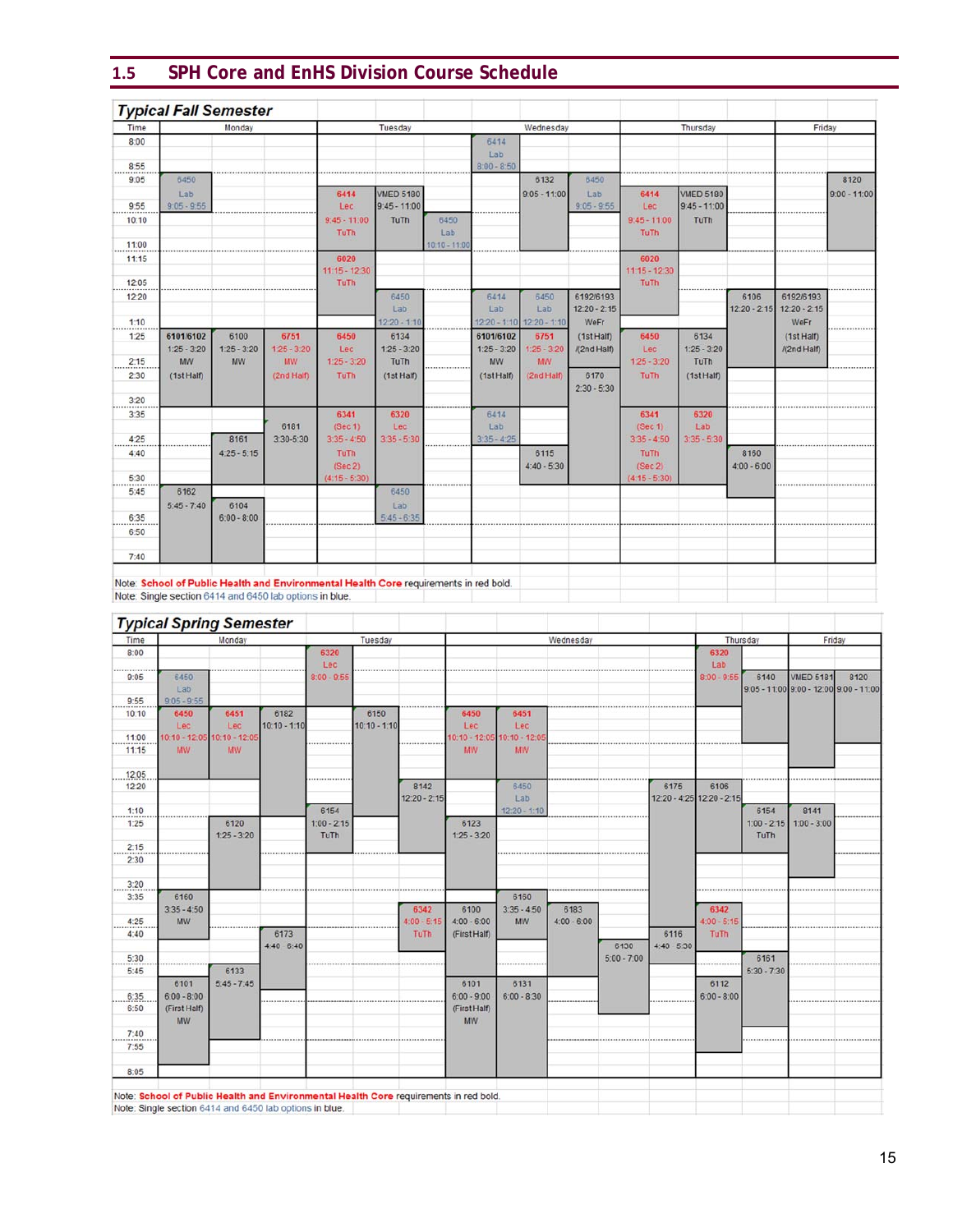## **1.6 EnHS Division Course List**

#### **Course Syllabi can be found here:** http://www.sph.umn.edu/academics/syllabi/

#### **3102 Issues in Environmental and Occupational Health**

#### (3 cr) **Lee**

Scope of the field of environmental health. Concepts upon which environmental interventions are based. Consulting literature to identify appropriate interventions for community environmental health problems.

**Fall and Spring : online** 

#### **3104 Intro to Toxicology (2cr) Wattenberg**

Toxicology is a multidisciplinary experimental science that combines chemistry, biology, and physiology to

determine whether substances we are exposed to in the environment are likely to harm our health. Students will learn how toxicology is used to understand how humans respond to chemicals in the environment. In addition, students will learn how toxicology is applied to protect human health through safety evaluation. **Fall offering; in class only**. Second half of the fall semester.

#### **3106/6106 Making Sense of Health Studies**

#### (2cr) **Maldonado**

How to critically evaluate health news (and the health research reports on which they are based) to make good, well informed decisions about your health and well-being. Pairs with 6106 Making Sense of Health Studies discussion. Fulfills public health minor requirements for CLA. **Fall and Spring: 12:20pm ‐2:15pm Th**

#### **3107 Global Public Health and the Environment**

#### (2cr) **Alexander**

Environmental determinants of health/well‐being of populations. Role of environment in public health, resulting population burden of disease. Variation of environmental public health determinants across globe. Interconnectedness of activities/actions of people in different countries. Fulfills public health minor requirements for CLA

**Fall only: 3:55pm‐5:30pm Tu** 

#### **For 3120 see 6120; 3121 see 6121; 3123 see 6123**

#### **6100 Topics: Environmental Health**

(.5‐4 cr; prereq EH major or #) New course offerings or topics of interest in environmental health.

#### **Fall 2017**

• Public Health Entomology 2cr (Oliver)

#### **Spring 2018**

- - 002 Culminating Experience for BS/MPH AEH Masters Project Course Wattenberg
- - 003 Science, Politics and Policy (NEW Division Core Course) 4 cr. McGovern/Wattenberg
- -004 Public Health Biology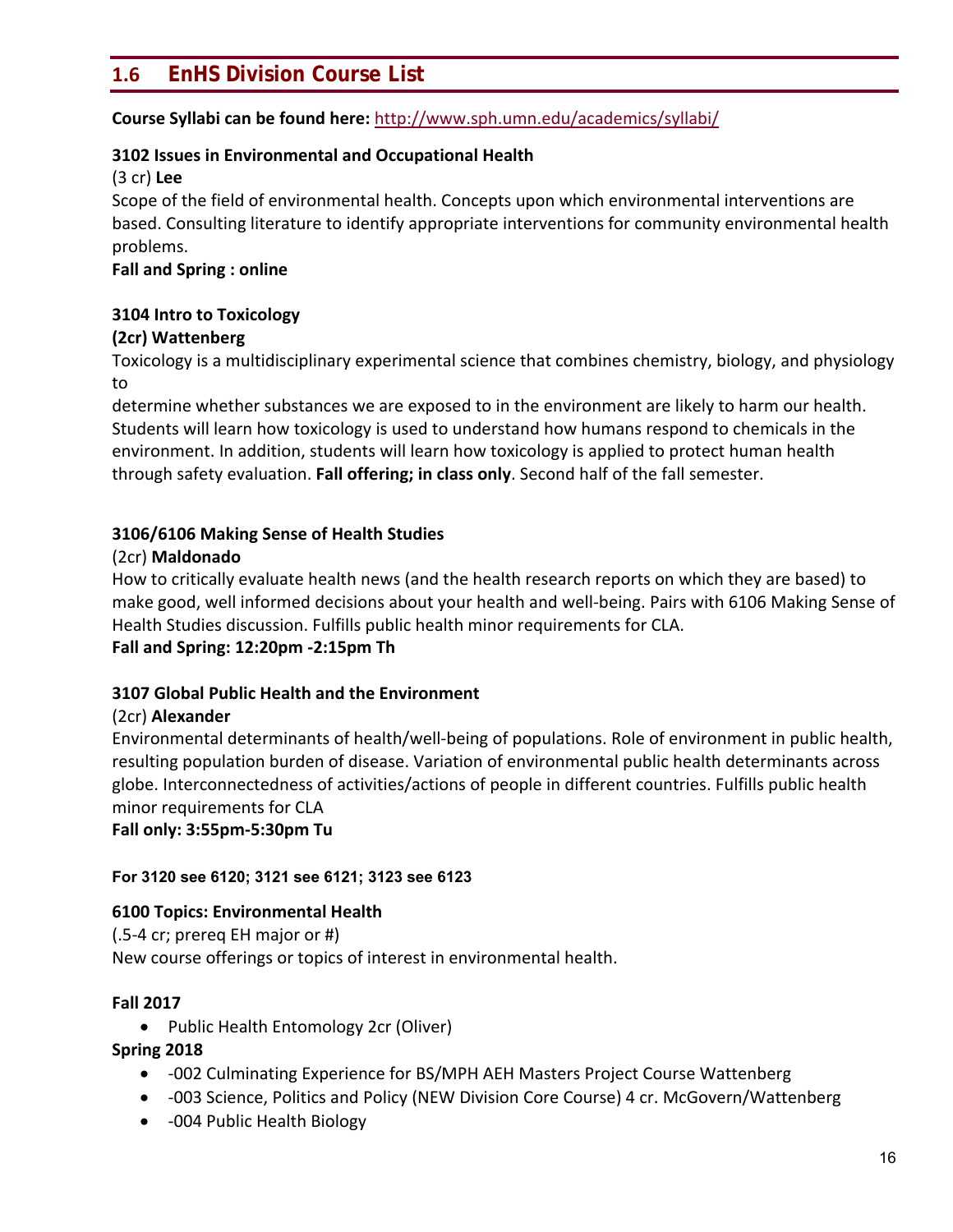• -005 Career and Professional Development in PubH - Wattenberg/Gallert

#### **6101 Environmental Health**

#### (2 cr) **Toscano**

Principles of environmental health relating to macro‐ and micro‐environments and to products consumed or used by people.

**Fall and Spring**: 6:00pm‐9:00pm MW (first seven weeks)

#### **6102 Issues in Environmental Health**

(2 cr; prereq grad student or EH or AEH major)

The field, the current issues and the principles and methods of environmental and occupational health practice. Independent field study to observe, view, and analyze environmental/occupational health programs, contacts on a discussion group on EnHS web page and completion of a take home exam are required.

**Fall :1:25 pm‐3:20pm** MW (first half of semester‐in person) – **Simcik**

**Fall, Spring, Summer** :**Online (Lee)**

#### **6106 Making Sense of Health Studies**

#### (2cr) **Maldonado**

How to critically evaluate health news (and the health research reports on which they are based) to make good, well informed decisions about your health and well-being. Pairs with 3106 Making Sense of Health Studies lecture. Fulfills public health minor requirements for CLA.

#### **Fall, Spring: 12:20pm ‐2:15pm Th**

#### **6112 Environmental Health Risk Assessment: Application to Human Health Risks from Exposure to Chemicals**

(2 cr; prereq Intro courses in toxicology/exposure analysis e.g., PubH 6104 Environmental Health Effects: Introduction to Toxicology, PubH 6103 Exposure to Environmental Hazards or equivalent)

#### **Wattenberg**

Introduction to risk in the context of regulatory decision‐making.

#### **Spring: 3:30pm‐5:20pm W**

#### **6115 Worker Protection Law**

#### (1 cr) **Austin**

The course will focus on the role of government in protecting rights of citizens. Labor movement history will serve as a starting point for a discussion of modern systems for protecting workers from unsafe work places and compensating them for Injuries that do occur. Law will be reviewed that protects individuals against class‐based discrimination and creates a "right" to work. **Fall: 4:40pm‐6:35pm W** 

#### **6116 Environmental Law**

#### (1 cr) **Austin**

Several difficult legal questions arise when pollution protection law conflicts with policy encouraging use of natural resources. Conflict also arises when the government restricts the use of property without compensating its owner. Course also considers the increasing authority of government agencies to audit business to assure compliance.

#### **Spring: 4:40pm‐6:35pm W**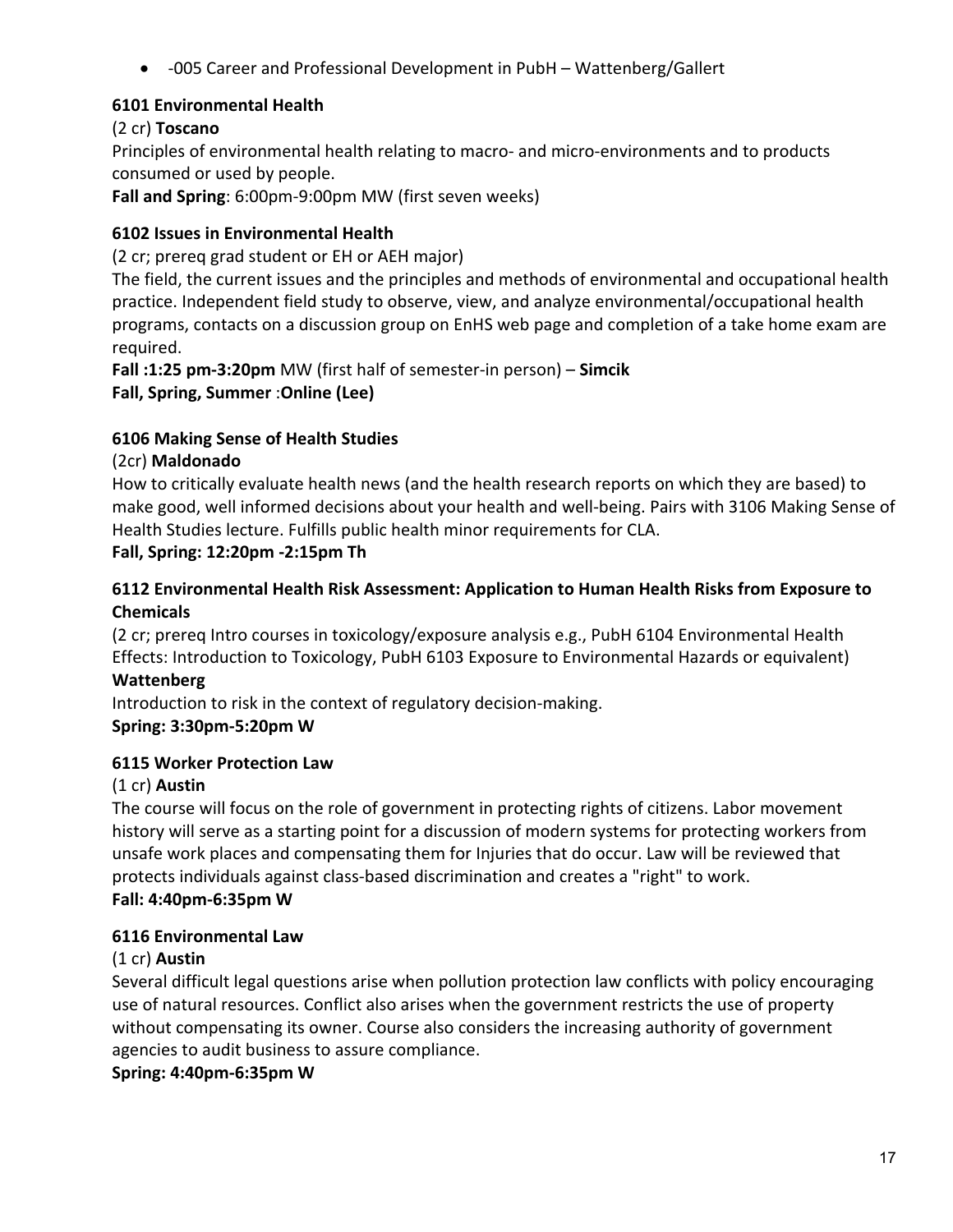#### **6120 Injury Prevention in the Workplace, Community, and Home**

#### (2 cr) **Gerberich**

Injury epidemiology: analysis of major injury problems affecting the public in the workplace, community, and home using the epidemiologic model and conceptual framework; emphasis on strategies/program development for prevention and control.

#### **Spring: 1:25pm‐3:20pm M**

#### **6121 Topics: Injury Prevention in the Workplace, Community, and Home**

(1‐2 cr; prereq 6120, 6330 or 6341) **Gerberich** Selected projects relevant to injury problems. Spring TBA

#### **6123 Violence Prevention and Control: Theory, Research, and Application**

#### (2 cr) **Ramirez**

Analyses and critique of major theories and epidemiological research pertinent to violence, including characteristics of violence and relevant risk factors, reporting and treatment protocols, and current/potential intervention efforts and prevention initiatives; emphasis on interdisciplinary contributions to violence prevention and control.

Spring: 1:25pm‐3:20pm M

#### **6130 Occupational Medicine: Principles and Practice**

(2 cr; prereq Grad student or EH major) **Mandel** Pathogenesis of diseases caused by occupational hazards, evaluating work‐related illnesses, overall regulatory framework governing occupational health and safety. **Spring: 5:00pm‐7:00pm W** 

#### **6131 Working in Global Health**

(2 cr) TBA

Major factors influencing health worldwide, and the interdependence of the developed and developing world in addressing health problems from a global perspective. Spring: 6:00pm‐8:30pm W

#### **6132 Air, Water, Health**

#### (2 cr) **Simcik**

In this course we will explore the issues related to providing adequate levels of clean air and water. Specific issues include local water quantity and quality and local air quality in both the developed and developing world, as well as global air and water quality, and policies meant to protect these resources.

#### **Fall: 9:05am‐11:00am W**

#### **6133 Global Health Seminar**

(1 cr)

This seminar course will explore various aspects of global health from a public health perspective. Spring: 5:45pm‐7:45pm M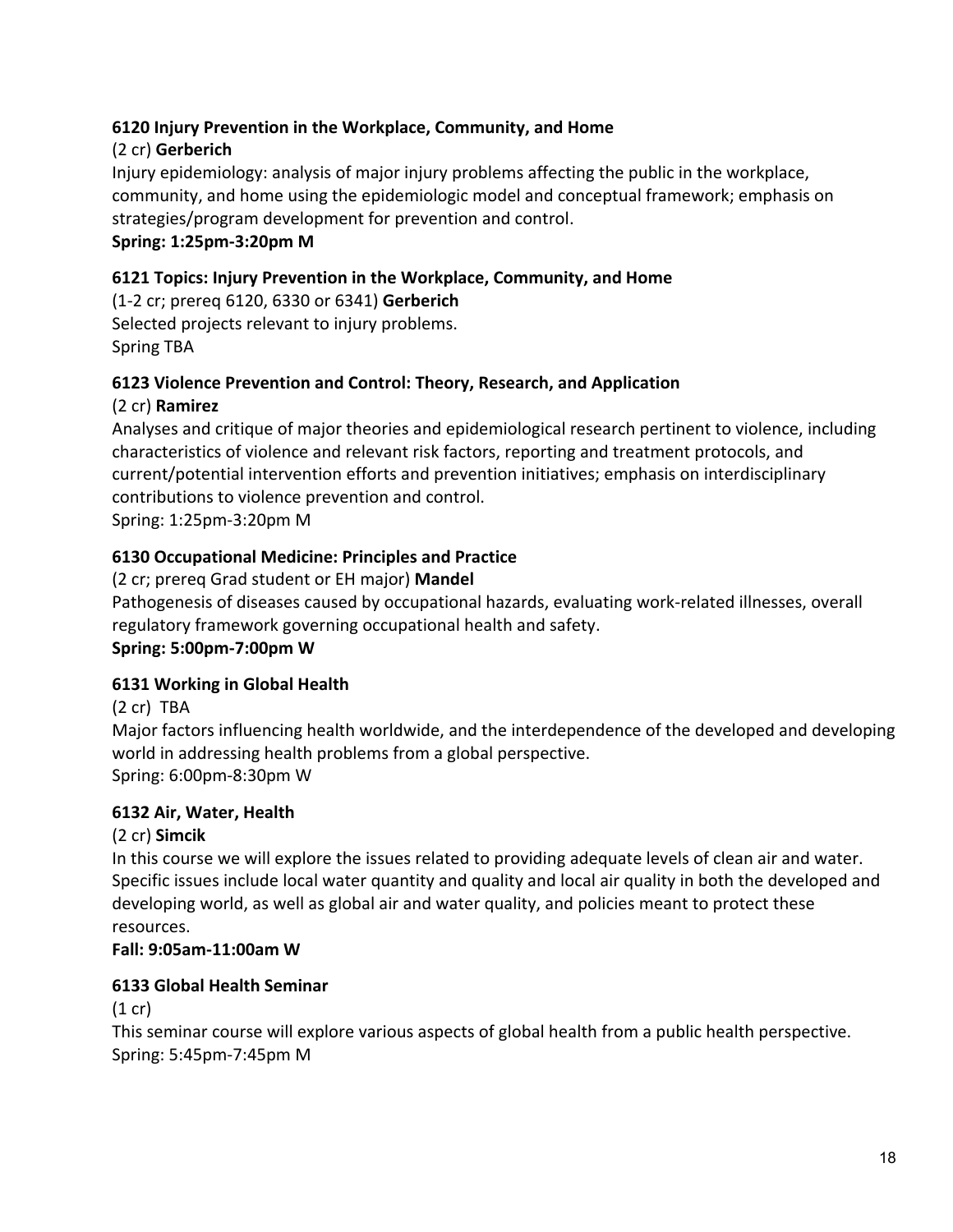#### **6134 Sustainable Development and Global Public Health**

#### (2cr) No Prereqs; **Toscano**

This course will focus on the effect of globalization on social and sustainable development on global health from a public health perspective. Topics will include the interplay between global stressors such as population, war, economics, urbanization, environment, water and sanitation, communicable and non‐communicable conditions and their effects on human health globally. This course is intended for students who do not have extensive public health training.

#### **Fall: 1:25pm – 3:20pm TuTh (first half of the semester)**

#### **6140 Occupational and Environmental Epidemiology**

(2 cr; prereq basic course in epidemiology and biostatistics) **Kim** Principles and concepts in identifying health effects in the workplace; strategies for identifying excess risk, evaluating strengths and weaknesses of research techniques, assessing bias and confounding.

#### **Spring: 9:05am‐11:00am Th**

## **6150 Interdisciplinary Evaluation of Occupational Health and Safety Field Problems**

(3 cr; prereq PubH 6170 or instr consent) **Anderson**

Guided evaluation of potential health and safety problems at the worksite, recommendations and design criteria for correction; and evaluation of occupational health and safety programs. Spring: 10:10am‐1:10pm Tu

#### **PubH 6151 OEHN Nursing Seminar**

#### (1cr) **McGovern**

Seminar focuses on professional role and skill development, competency assessment, and development and implementation of field experiences and plan B research papers. Depending on the student cohort each semester, the seminar will be a group learning activity or individualized mentoring based on the instructor's assessments of students' learning needs.

#### **Fall, Spring TBA or as arranged**

## **PubH 6154 Climate Change and Global Health**

#### (3 cr) **Simcik**

This course explores the interconnected relationships between global climate change and human health. During this course students will develop computer models to predict climate change from natural and anthropogenic forces, predict human health outcomes as a result of a changing climate, and combine them to investigate different policy scenarios. Spring: 1:00pm‐2:15pm TuTh

#### **6160 Systems Toxicology (formerly "Metabolomics")**

(3 cr; prereq Biochem, mol biol, org chem or #) **Peterson**

Pharmacokinetics/toxicokinetics and xenobiotic metabolism. Mechanisms by which phase I and phase II enzymes bioactivate and detoxify xenobiotics. Implications of these biochemical reactions for human health.

#### **Spring: 3:35pm‐4:50pm Tu Th**

#### **6161 Regulatory Toxicology**

(2 cr; prereq some background in [toxicology or pharmacology or related field] is recommended) **Balbo**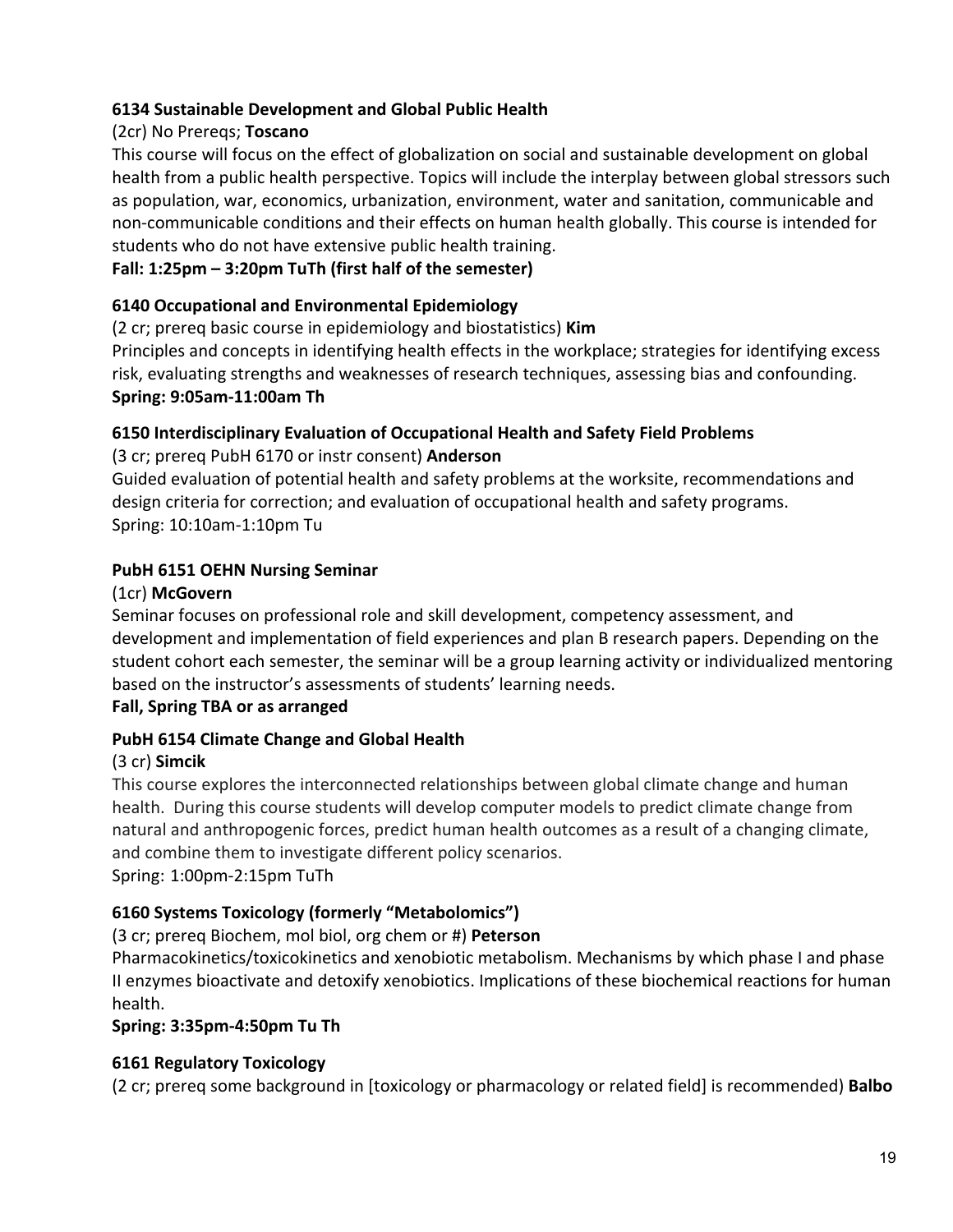In-depth introduction to laws (and associated regulations) of U.S. federal regulatory agencies, such as CPSC, EPA, FDA, OSHA, and DOT, that both require and use toxicological data/information in their mission of protecting human and environmental health.

#### **Spring Th 5:30pm ‐7:30pm**

#### **PubH 6162 Biomarkers**

#### (2 cr) **Stepanov**

Biomarkers are invaluable tools in identifying and preventing human disease. Due to significant concerns over the risk of human exposure to airborne pollutants, persistent organic pollutants, heavy metals, and other environmental agents, the potential of molecular markers is especially high in identifying susceptible individuals and preventing environmentally-induced disease. This course will introduce current status of molecular biomarker research, including biomarkers of chemical exposures, genetic toxicity markers, genomics‐based biomarkers of susceptibility, and organ and systems biomarkers. The progression of biomarker development and application from the laboratory environment to the clinical or population‐based settings and to the development of public health policies and interventions will be discussed. The course will include a collaborative project. **Fall: 5:45pm‐7:40pm M**

#### **6170 Introduction to Occupational Health and Safety**

#### (3 cr; prereq EH major or #) **McGovern**

Introduction to major concepts and issues in occupational health and safety. Apply public health principles and decision‐making process in relation to prevention of injury and disease, health promotion of adults and protection of worker populations from environmental hazards. **Fall: 2:30pm‐5:30pm W** 

#### **PubH 6172 Industrial Hygiene Applications**

(2 cr prereq grad student or EH major, IH specialty or equiv preparation or #) Arnold In this course will explore and apply the basic principles that inform the industrial hygiene field‐‐ recognition, evaluation and control of occupational health and safety hazards. Activities will be designed to provide practice applying these concepts to specific workplace health and safety problems. **Spring: 9:02‐11:00am** –every other year; odd year spring

#### **6173 Exposure to Physical Agents**

(2 cr; prereq grad student or EH major, IH specialty or equiv preparation) **Raynor** Nature, health effects, monitoring and control of physical agents in working and living environments, ionizing/non‐ionizing radiations (including lasers and ultraviolet, visible and infrared light), noise and vibration, and heat and cold stress; dose, response and engineering interventions. **Spring: 4:40pm‐6:40pm M** every other year; even year spring

#### **6174 Control of Workplace Exposures**

(3 cr; prereq grad student or EH major, IH specialty or equiv preparation) **Raynor**

Occupational and environmental health specialists spend much of their time recognizing and evaluating potential health or safety hazards. However, these activities, by themselves, do not alleviate problems. Control measures must be implemented to reduce the risk of disease or injury among exposed populations. This course investigates qualitatively and quantitatively the options for reducing human exposure to airborne hazards, particularly in the workplace. Among the options considered will be general and local exhaust ventilation, air pollution control equipment, and personal protective equipment. **Spring 4:40 – 7:40 PM M** (odd year spring) every other year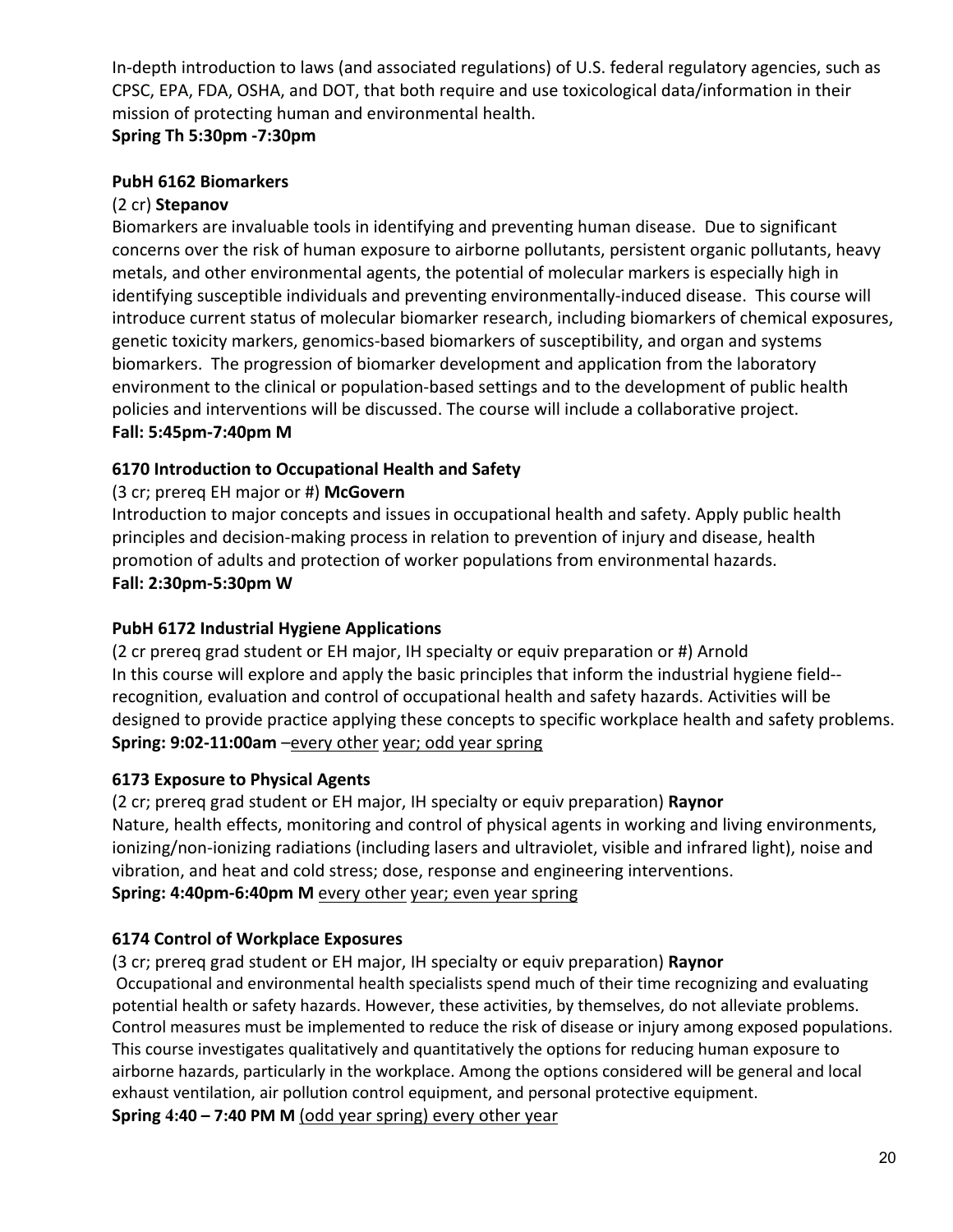#### **6175 Environmental Measurements Laboratory**

#### (2 cr; prereq PubH 6171 or #) **Simcik**

Broad treatment of occupational health field. Role of industrial hygienist. Emphasizes practical application of industrial hygiene concepts/methods. Lectures/demonstrations, lab exercises, project. Spring: 12:20pm-4:25pm W Every other year; even year spring

#### **6181 Surveillance of Foodborne Diseases and Food Safety Hazards**

(2 cr; prereq PubH 6320 or PubH 6341) **Hedberg**

Surveillance of food borne disease and food safety.

**Fall: 3:30pm‐5:30pm M** 

#### **6182 Emerging Infectious Diseases: Current Issues, Policies, and Controversies**

(3.0 cr; Prereq‐AHC student, #; A‐F spring, every year) **Osterholm** Issues/controversies surrounding emerging infectious diseases. Framework for considering realistic/innovative policies. Bioterrorism, public health preparedness. Pandemic influenza preparedness, smallpox vaccination, antibiotic resistance.

#### **Spring: 10:10am‐1:10pm M**

#### **6183 Theory and Practice in Foodborne Disease Outbreak Detection, Investigation and Control (1 cr) Hedberg**

This course focuses on the practical basis for developing and implementing methods for foodborne disease outbreak detection, investigation and control; using recent outbreaks to highlight underlying principles. The course will review biological characteristics of major foodborne disease pathogens, clinical features of the illnesses they cause and epidemiologic presentations of foodborne outbreaks. The implications of these characteristics will be discussed in a problem solving, seminar format that examines theory and practice in the context of recent outbreaks. Strategies to promote timely decision‐making will be emphasized.

**Spring We 4:00‐6:00pm** 

#### **6190 Environmental Chemistry**

(3 cr; prereq gen chem, org chem or #) **Simcik**

Overview of chemistry of air, water and soil, pertinent environmental problems; human and ecological multi-media exposures to chemicals in the environment.

#### **Fall: 9:45am‐11:00am TuTh**

#### **6192 Measurement and Properties of Air Contaminant**

(2 cr Prereq: Good grasp of [elementary physics, chemistry, mathematics including calculus) **Raynor** This course explores the physical nature of gaseous and particulate air contaminants, their occurrence in workplaces, the factors governing generation and dispersal, the criteria, rationales and standards under which practical measurement in the workplace is conducted, the principles underlying industrial hygiene measurement techniques; processes of inhalation and deposition of aerosols and their ultimate fate, and scenarios linking exposure with aerosol‐related ill‐health **Fall: 12:20pm‐2:15pm WF (first half of the semester)** every other year odd fall

#### **6193 Advanced Topics in Exposure Sciences**

(2 cr A‐F only; prereq 6192 or instr consent) Fall: 12:15pm-2:20pm WF (second half of the semester) **every other year; odd year fall**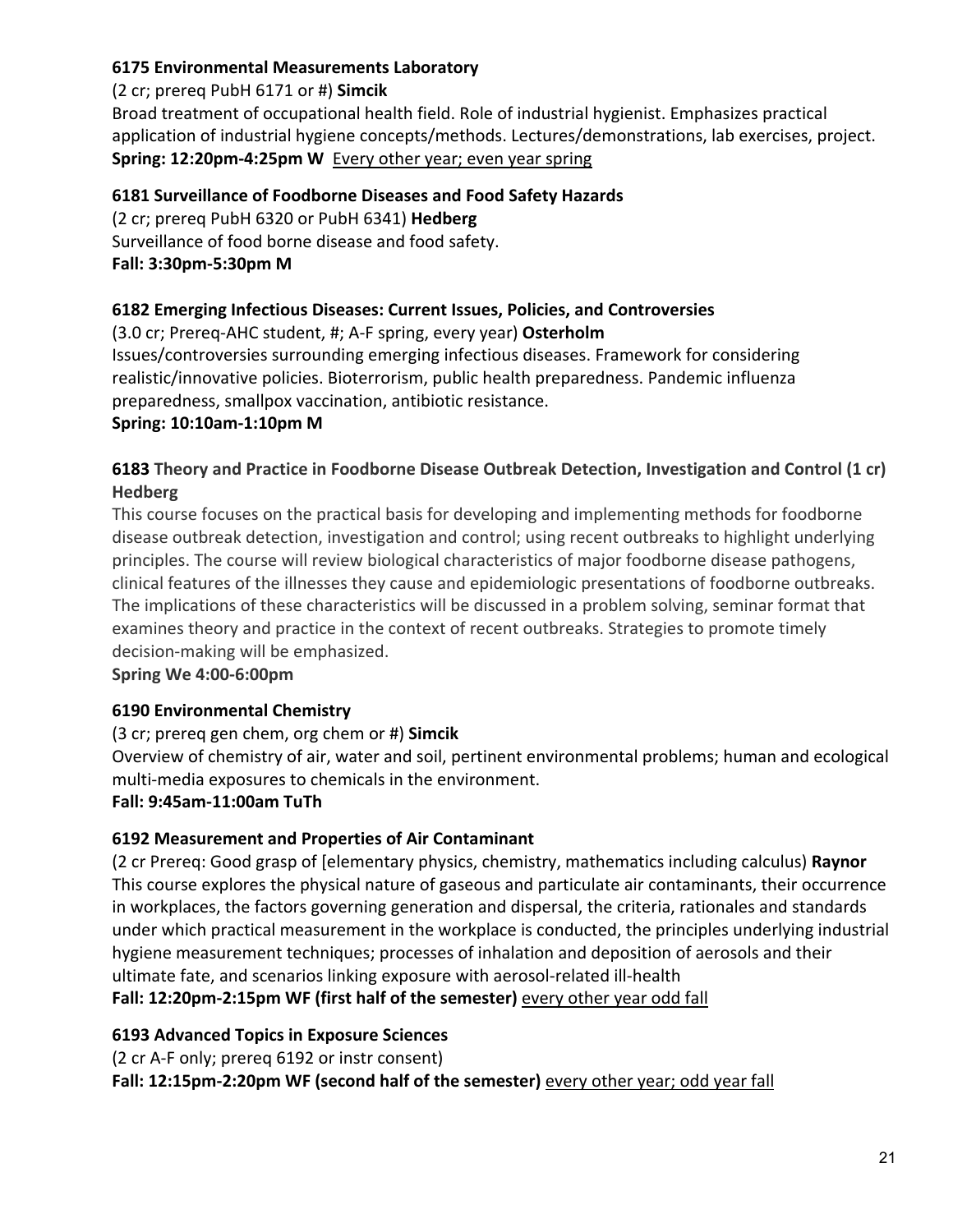#### **7193 Directed Study: Environmental Health**

(1‐4 cr; prereq grad student, EH major, #) EnHS Faculty

Directed study in a topic at discretion of faculty member. Usually students and faculty agree upon an area they feel could enhance the advanced masters' students' educational experience. *Independent Study*

#### **Fall, Spring, Summer**

#### **7194 Culminating Experience Masters Project: Environmental Health**

(1‐5 cr; prereq EH major or #) EnHS Faculty Directed projects or examination in environmental and occupational health. *Independent Study* **Fall, Spring, Summer** 

#### **7196 Field Experience: Environmental Health**

(1‐5 cr; prereq EH major or #) EnHS Faculty Directed practicum in environmental and occupational health. *Independent Study* **Fall, Spring, Summer** 

#### **7200 and 72XX Topics Courses Public Health Institute**

May Session single day or three week intense courses. http://www.sph.umn.edu/ce/institute/

#### **8100 Topics: Environmental and Occupational Health**

(1‐6 cr; prereq #) EnHS Faculty New course offerings or topics of interest in environmental and occupational health. Fall, Spring, May session, Summer; Time and place to be arranged

#### **8120 Occupational Health and Safety Research Seminar**

(1 cr; prereq EH major, OIPRTP specialty or equiv, PubH 6120, 6330 or 6341, 6450) **Gerberich, Alexander**

Facilitate student research efforts in occupational injury epidemiology and control through roundtable discussions and interdisciplinary involvement.

**Fall: 9:00am‐11:00am F; Spring: 12:20pm‐2:30pm F** 

#### **8141 Doctoral Seminar in Observational Inference**

#### (2 cr) **Maldonado**

This seminar course in observational inference is designed for doctoral students in public health who are interested in practicing the fundamentals of epidemiologic inference, including methods for designing, analyzing, and interpreting epidemiologic studies. Class time will be spent critically discussing methods papers and applied papers and designing studies or parts of studies related to various areas of observational inference, including environmental and occupational health. Fall, Spring: 1:00pm‐3:00pm F *(when offered)* 

#### **8142 Epidemiology Uncertainty Analysis**

(2 cr; prereq PubH 8140) **Maldonado**

The course will focus on the techniques of non-probabilistic and probabilistic (Monte Carlo) sensitivity analysis. This course builds on the concepts discussed in PubH 8140. Spring: 12:20pm‐2:15pm Tu *F (when offered)* 

#### **8160 Advanced Toxicology**

(2 cr; prereq biochem, molecular biol, PubH 6160, #) **Peterson**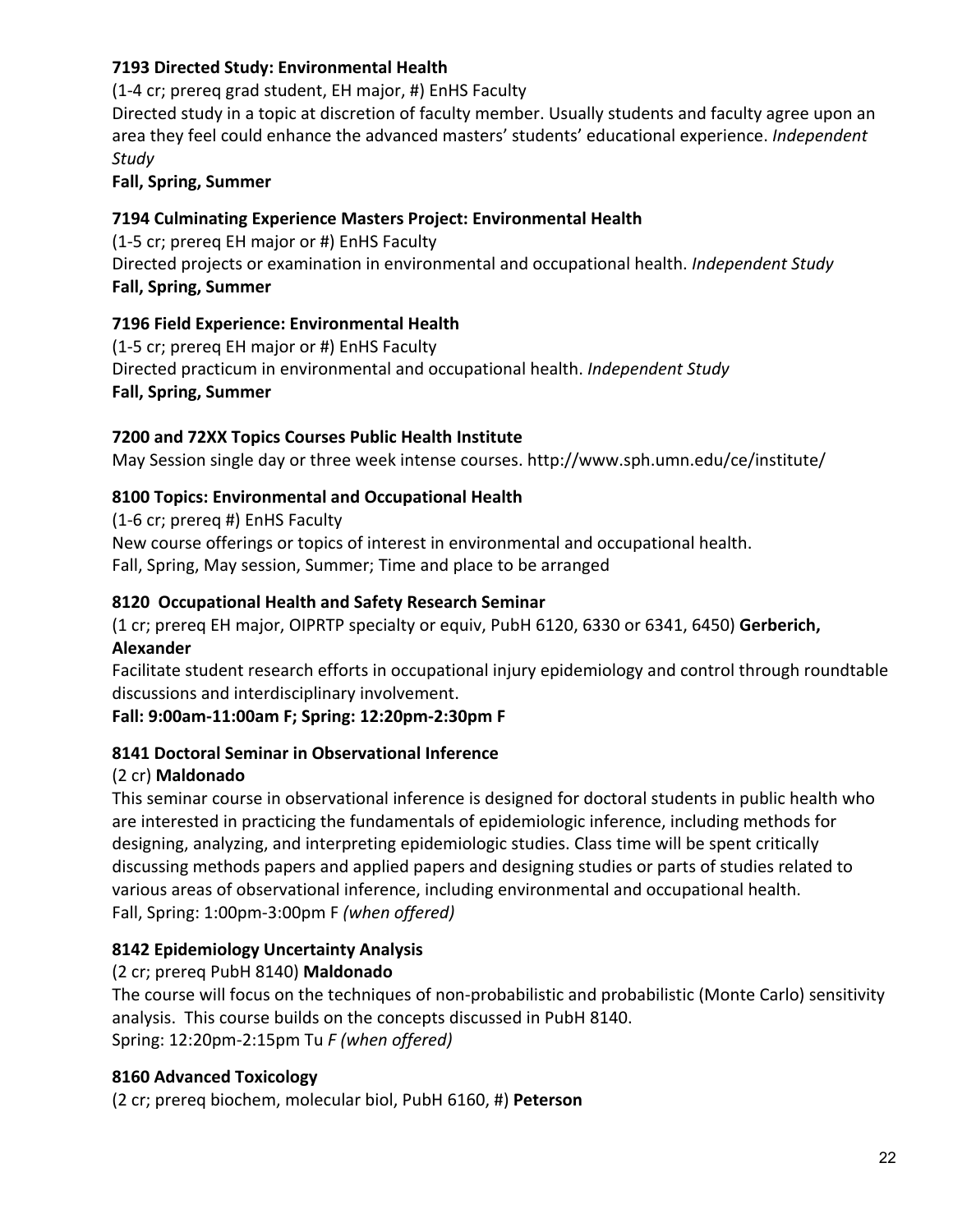Cellular and molecular mechanisms by which xenobiotics cause toxicity; investigative approaches to current research problems in toxicology and carcinogenesis. **Fall: 4:00pm‐6:00pm W** 

#### **8161 Current Literature in Toxicology**

#### (1 cr; S‐N only, prereq ‐ 6104) **Peterson**

The objective of this course is for students to critically read and discuss current toxicological literature. The topics covered in this course will change every semester with the goal to learn modern methods in toxicology and develop critical thinking skills.

#### **Fall: 4:25pm‐5:15pm M**

#### **8166 Experiences in Toxicology Research**

(3.0 cr; Prereq‐Environmental health PhD student in toxicology concentration; A‐F only) **Peterson** Students complete research projects in labs of toxicology program graduate faculty members. *Independent Study* 

Spring TBA

#### **8194 Directed Research: Environmental and Occupational Health**

(1‐6 cr; prereq grad student, EH major) EnHS Faculty Opportunities to pursue research in environmental and occupational stresses on human health. *Independent Study* Fall, Spring, Summer; Time and place to be arranged

#### **VMED 5180 Ecology of Infectious /Diseases**

(3cr; no credits if student for VMED 5180 if students has previously taken PubH 6180, PubH 6380 or CMB 5180.) **Singer**

This course focuses on the ways in which host, agent and environmental interactions influence the transmission of infectious agents. Specific topics related to these microbes include: transmission probability, herd immunity, evolution of virulence, host specificity, host-agent co-evolution, antimicrobial resistance, environmental dissemination, eradication and control, and use of analytical and molecular tools.

#### **Fall: 9:45 – 11:00 TuTh**

#### **VMED 5181 Spatial Analysis in Infectious Disease Epidemiology**

#### **(3cr; preq intro to Epi, statistics) Singer**

Knowledge of the spatial distribution of disease events (exposures and outcomes), and factors that determine where disease occurs, is a foundation of epidemiology and public health. Although disease maps have a long history of use in public health, it is only recently that methods for analysis of spatial disease data have become widely available. This course will provide students with a framework for analyzing spatial disease data, and illustrate the importance of such techniques in public health, geography and epidemiology. With this knowledge, students should be able to design, analyze and report on their own studies. The course will focus on human and animal health‐related examples. The course will focus primarily on the spatial distribution of infectious diseases, but the principles discussed apply equally well to non‐infectious diseases.

#### **Spring: 9:00‐12:00 F**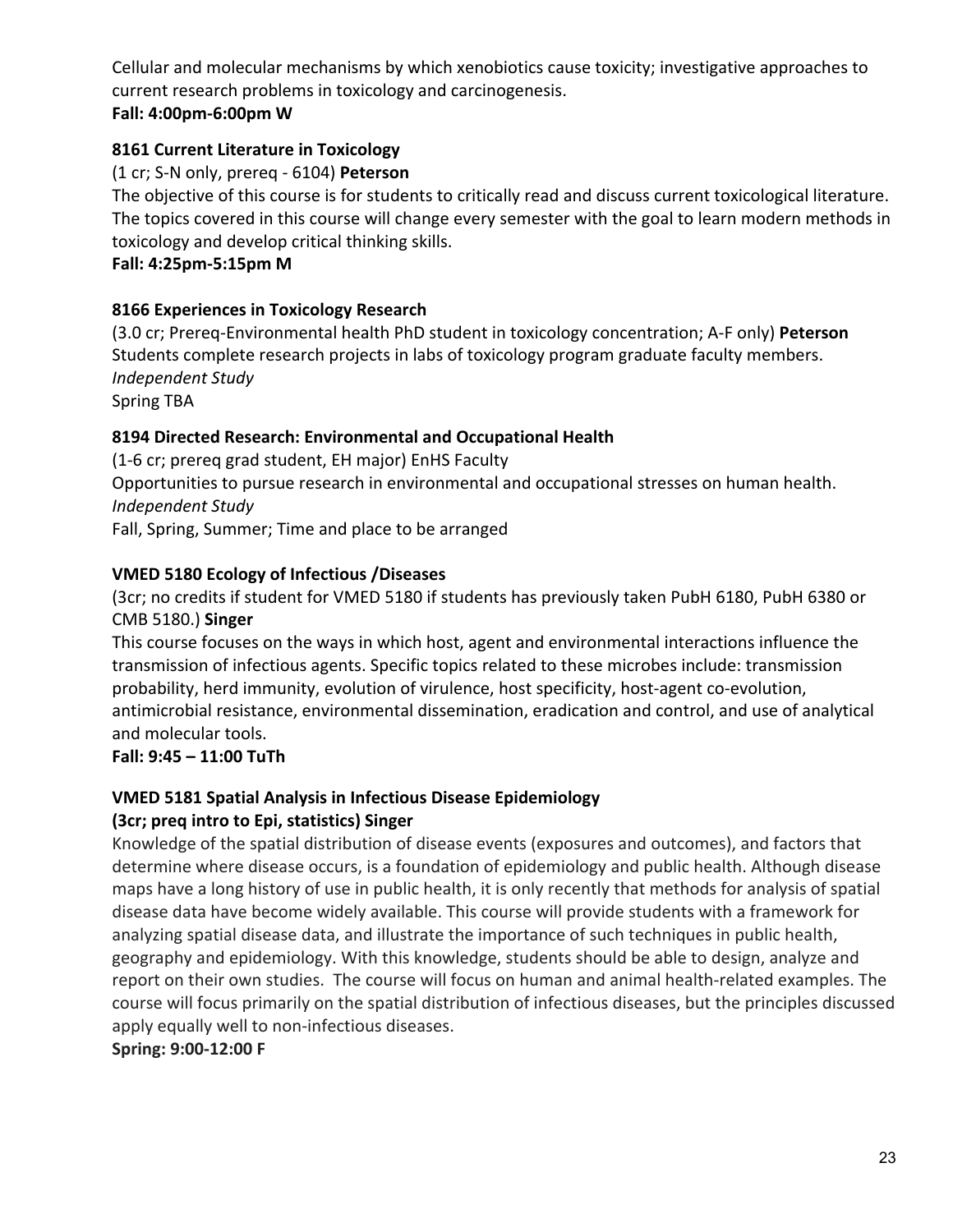## **2. Master of Science (MS) Degree Requirements**

#### **Program Plans**

Three options for the Master's Degree are offered:

- Plan A **(rarely used)** (uses registrations PubH 8777 10 cr required; NG –no grade), involves **a thesis**
- Plan B and C (registration of PubH 7194- S/N grade only; 3-5 cr). In addition to the requirements listed in the url below, it is the responsibility of each student to meet all degree requirements published in the "Students" section of the *Graduate School* online website at:

https://www.grad.umn.edu/current‐students‐graduate‐student‐services‐progress/masters

New forms and new policies have been added and or implemented since the transitioning of the Graduate School to the new Graduate Education Office. The restructuring is still on‐going. Its primary goal is enhancing the student experience. Changes include streamlining and digitizing many student administrative processes.

#### **2.1 MS Requirements, Program Curriculum**

MS Students are responsible for following closely administrative requirements listed by the Graduate School Policies & Governance here:

#### http://www.policy.umn.edu/Policies/Education/Education/MASTERSPERFORMANCE.html

MS students must be registered fall and spring semester each year to remain active in the program. Students must then continue to register every fall and spring term until they complete all degree requirements and graduate. Grad 999 is not automatically available for EnHS students to maintain their active status toward the MS degree. If you are within three months or less, you may request permission from the DGS. Exceptions are granted on a one‐time basis only. Should a student not finish that term student must register for a regular credit to finish.

#### **2.2 Course Transfers, Substitutions, Petition Process**

**Each program has its own specific credit requirements**. See: EnHS Curriculum website: http://www.sph.umn.edu/academics/divisions/enhs/degrees/

#### **Coursework and Credits**

Students must complete a minimum of 30‐36 credits, includes at least 3 credits for **Plan B project (PubH 7194)** and 10cr of PubH 8777 for Plan A.

Degree Program Plan: Complete one at least one semester before graduation

Satisfactory Progress: Meet with your advisor at least once a semester. Complete the **annual self‐ assessment report** and submit that to your advisor, major coordinator and DGS. Ask for annual review letter if you don't get one from your advisor. Maintain a 3.0 cumulative GPA, finish milestones in a timely manner.

Select electives in consultation with advisor; select examining committee (minimum of 3) with your advisor and project advisor.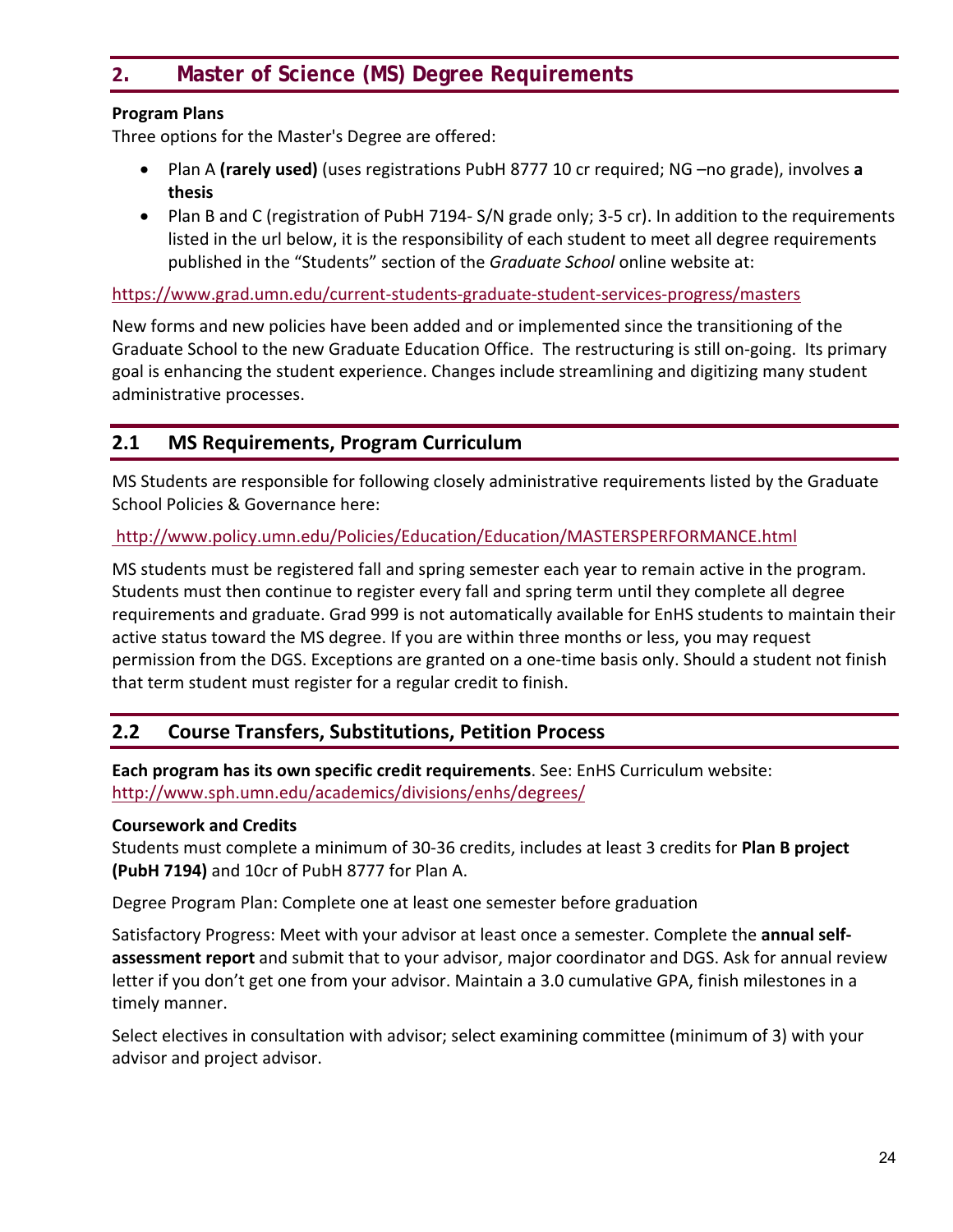## **2.3 Graduate Degree Plan (GDP), Annual Review Requirement**

With approval of the advisor and Director of Graduate Studies, up to 40 percent of degree credits may be transferred from one program to another. Instructions for transferring coursework can be found here: https://policy.umn.edu/education/gradcreditdegree

Coursework from another institution being used to fulfill degree requirements should be included on the first page of your Graduate Degree Plan. An official transcript should be attached to the form unless a transcript showing that coursework is already on file at the Graduate School. If your Graduate Degree Plan is already approved, you must submit a petition along with an official transcript of the other institution. Transferred coursework will appear on your transcript.

#### **2.4 Responsible Conduct of Research**

The Graduate School requires all MS and PhD students to receive training in the responsible conduct of research. This includes exposure to the concepts and issues surrounding conflict of interest, authorship, code of conduct, use of animal and human subjects in research, data management, intellectual property and copyright, history of ethics in research, plagiarism, fiscal responsibility, mentorship, environmental health and safety, and social responsibility. This training must occur once during the student's degree program. Taking PubH 6742 will satisfy the Graduate School requirement.

## **2.5 MS Culminating Experience/Masters Project Plans, Completion Steps, Check List and Forms**

#### Refer to: http://www.grad.umn.edu/students/masters/index.html

At least one term prior to graduation, file a Degree Plan form with your major coordinator. This form must be approved and signed by your advisor and DGS. Once the Degree Plan is filed, changes to the program are made by petition. The Graduate *Degree Plan (GDP)* form can be downloaded from: http://policy.umn.edu/Forms/otr/otr198.pdf

#### **MS Plan B and Plan C Master's Culminating Experience (with paper and presentation)**

#### **Plan B Project (research paper – not thesis)**

Plan B projects or papers should be discussed with advisor early in the program.

#### **Final Oral Examination**

Students must pass a final oral examination and should discuss the oral examination with their advisor. The final exam report form is in the Masters Graduation Packet. The packet is available online now only at https://apps.grad.umn.edu/secure/gradpacket/

#### **2.6 Time Frame, Satisfactory Progress Requirements, Annual Review Requirement**

Students are expected to meet with the academic advisors at least once a semester. The spring semester meeting must include an annual performance review resulting in a letter to the student after student and advisor discuss past accomplishments and missed milestones. Student and advisor then craft a plan for the coming year with specific timelines. Use Self‐Report form in Appendix A.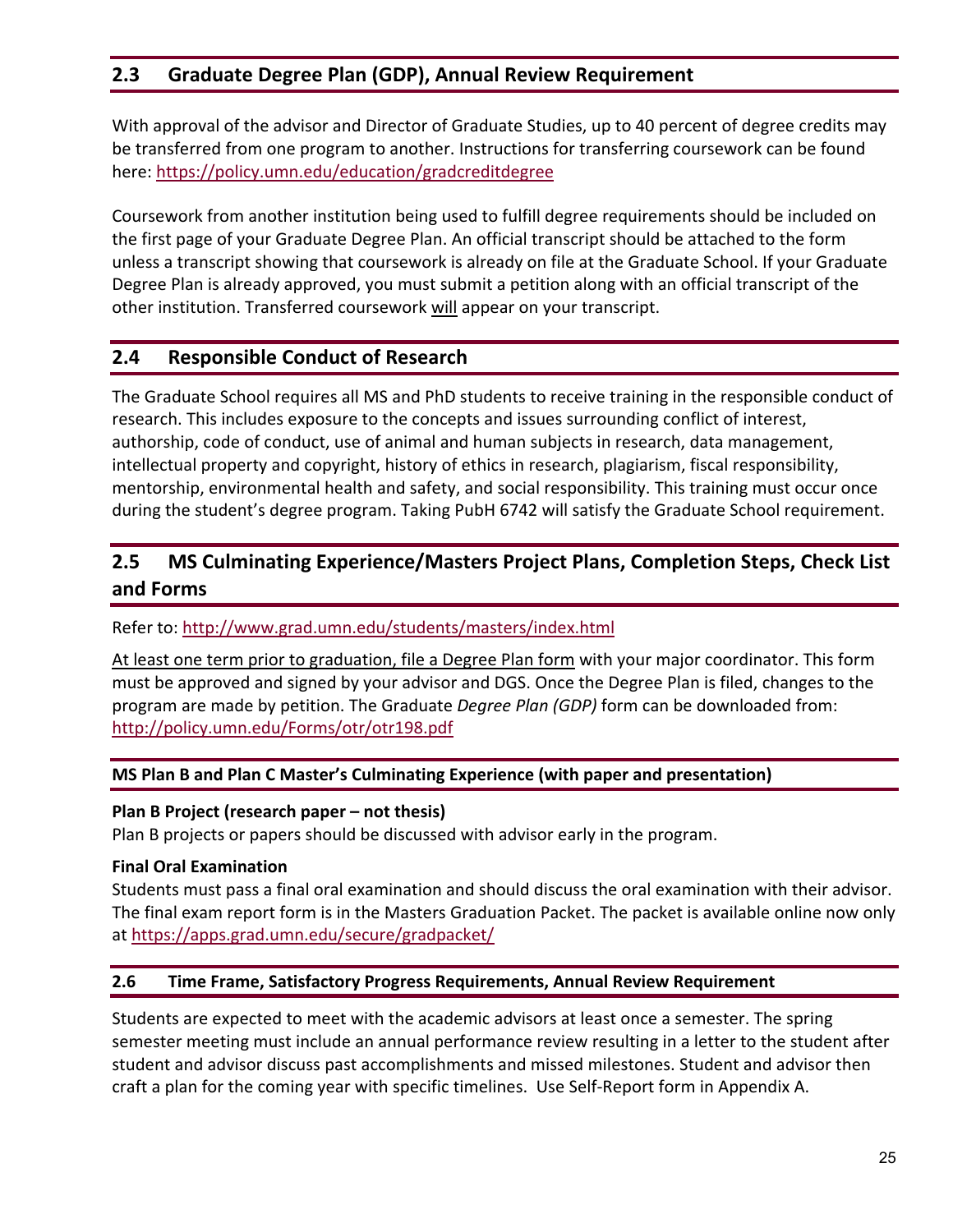All requirements for the master's degree must be completed within **seven years** for those entering before January 2013. The seven-year period begins with the earliest courses listed on the official degree program, including any transfer of credits. For all entering after January 2013 the limit now is 5 calendar years.

#### **Guidelines for timely progress towards the MS**

See steps and forms and policies on Graduate School website: http://www.grad.umn.edu/students/index.html

#### **Minimum Requirements**:

• Plan B: 30‐36 minimum credits **includes** PubH 7194: Master's Project: Environmental Health.

#### **Other Requirements**:

- Consult with your advisor about specific required and elective courses.
- All requirements for the master's degree must be completed and the degree awarded within 5 years.

• Students are expected to submit the Degree Program form at least one term prior to graduation.

#### **Suggested Timeline:**

#### **Year 1**

- Plan for and register for courses in consultation with your advisor.
- Plan for and begin master's project; register for PubH 8777 master's thesis credits for Plan A or register for master's project‐ PubH 7194 for Plan B.

#### **Year 2**

- Complete course requirements and file Degree Plan (Step 1: http://policy.umn.edu/Forms/otr/otr198.pdf)
- Register for and complete courses and master's project/thesis credits. Select examining committee in consultation with advisor and form online form: http://www.grad.umn.edu/students/assignmasterscommittee/index.html
- Request graduation packet from Grad School.

• Complete master's project paper and present findings. Submit electronic copy to major coordinator.

#### **2.7 Finishing, Examining Committees, Degree Clearance**

NEW: Advisor and committee workflows and degree program form For complete guidance and more current forms and policies visit: http://www.grad.umn.edu/students/assignmasterscommittee/index.html

1. Consult with your academic advisor to identify the faculty members who will serve on your examining committee

Most graduate programs require that committee members have Graduate Education Responsibilities (GER) in the field they represent (major field or minor/outside of the major field).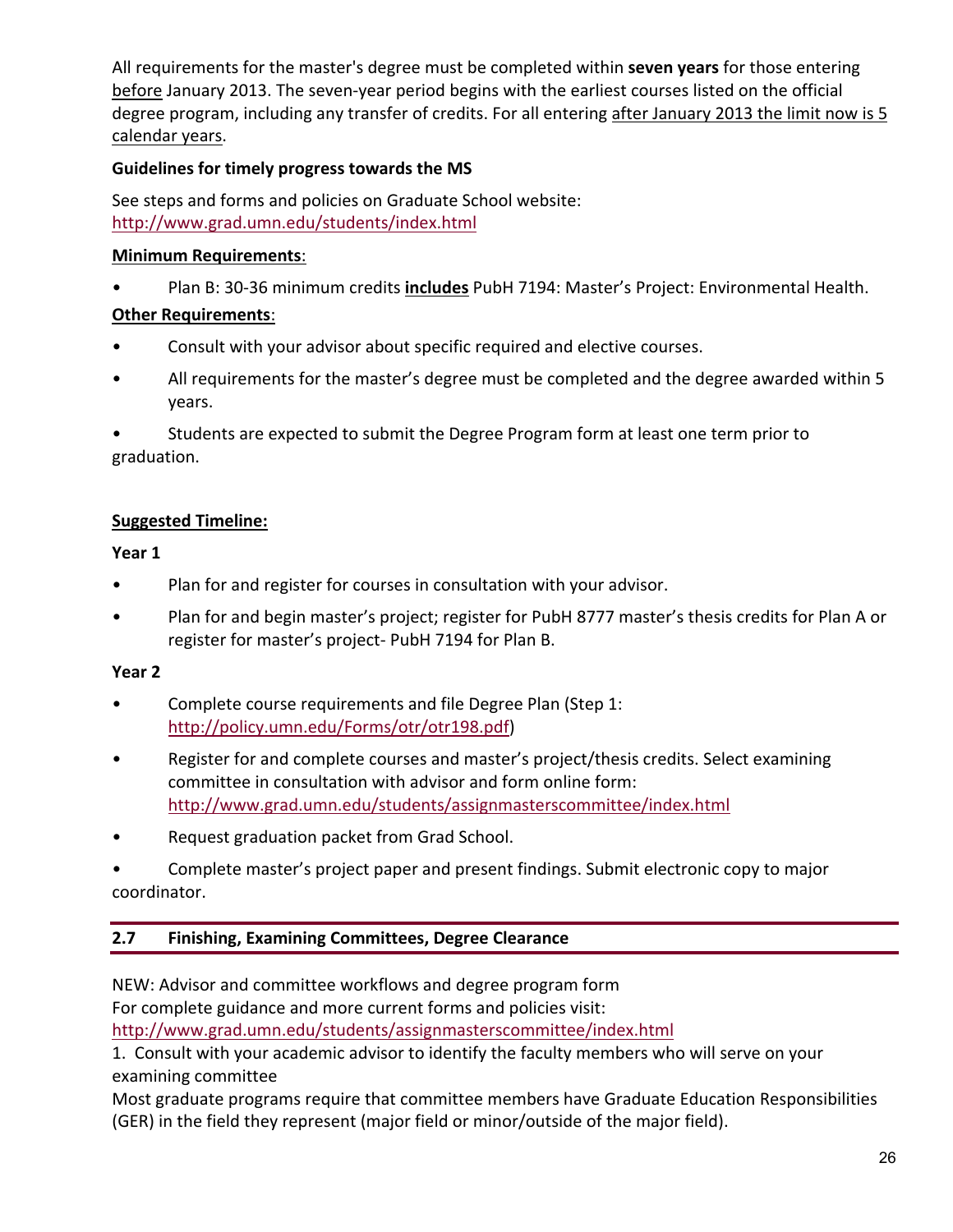Check here to verify faculty have GER in the major field and/or minor/outside of the major field.

- 2. Review the committee composition requirements for master's degree committees
- 3. Determine who will serve as: chair of the committee, outside/minor field examiner
- 4. Obtain the internet ID or employee ID number for each member of your committee
	- Internet IDs can be found in the University Directory
	- Employee IDs can be obtained from your graduate program

5. Submit and or update your master's final examination committee assignment (or update) online . Refer to Grad School main website.

#### **Degree Clearance**

Degrees are granted monthly. To qualify for graduation students must complete the *Application for Degree* on or before the first workday of the month and notify both the Graduate School and Division office of their intention to graduate in order to receive up-to-date information on graduation requirements. The *Application for Degree* form is available in the Graduation Packet ordered online through the Graduate School Office (160 Williamson Hall, 231 Pillsbury Drive S.E., Minneapolis, MN 55455 or their website by requesting a graduation packet. Plan A Masters must file a Thesis Title page with the Graduate School. When filed, a Reviewers Report Form will be issued.

#### **Final Oral Examination**

All master's degree candidates are required to pass a final oral examination..

MS exam committees compose of **three faculty members.** The examining committee will consist of at least two representatives from the EH major (the research advisor and academic advisor or reader) and at least one faculty member from outside the EH major/EnHS Division or professional member of public health outside the university.

Students are expected to present a 20‐30 minute professional seminar on their research project(s) as part of the final oral exam.

A closed meeting between the candidate and the examining committee immediately follows the seminar. This closed meeting may include further questions on the research project(s), as well as general areas of environmental health. Upon completion of the examination, the candidate is then excused and a formal vote of the committee is taken on whether the candidate passed the examination. In order to pass the examination, the candidate must receive no more than one negative vote.

After the successful completion of the exam, committee members will sign the *Final Exam Report* . The signed *Final Exam Report* is returned to the Graduate School

#### **Career Follow‐up Survey – necessary part for degree clearance –All Degrees**

Students must complete the Career Survey prior to receiving their degree or certificate. Students complete the process online at the Career Survey link at: http://secure.ahc.umn.edu/PublicHealth/careersurvey/

All graduates will receive a three‐month and six‐month e‐mail message asking them to update survey information (e.g., employment). This is through secure access and coordinators will not be able to input on students' behalf.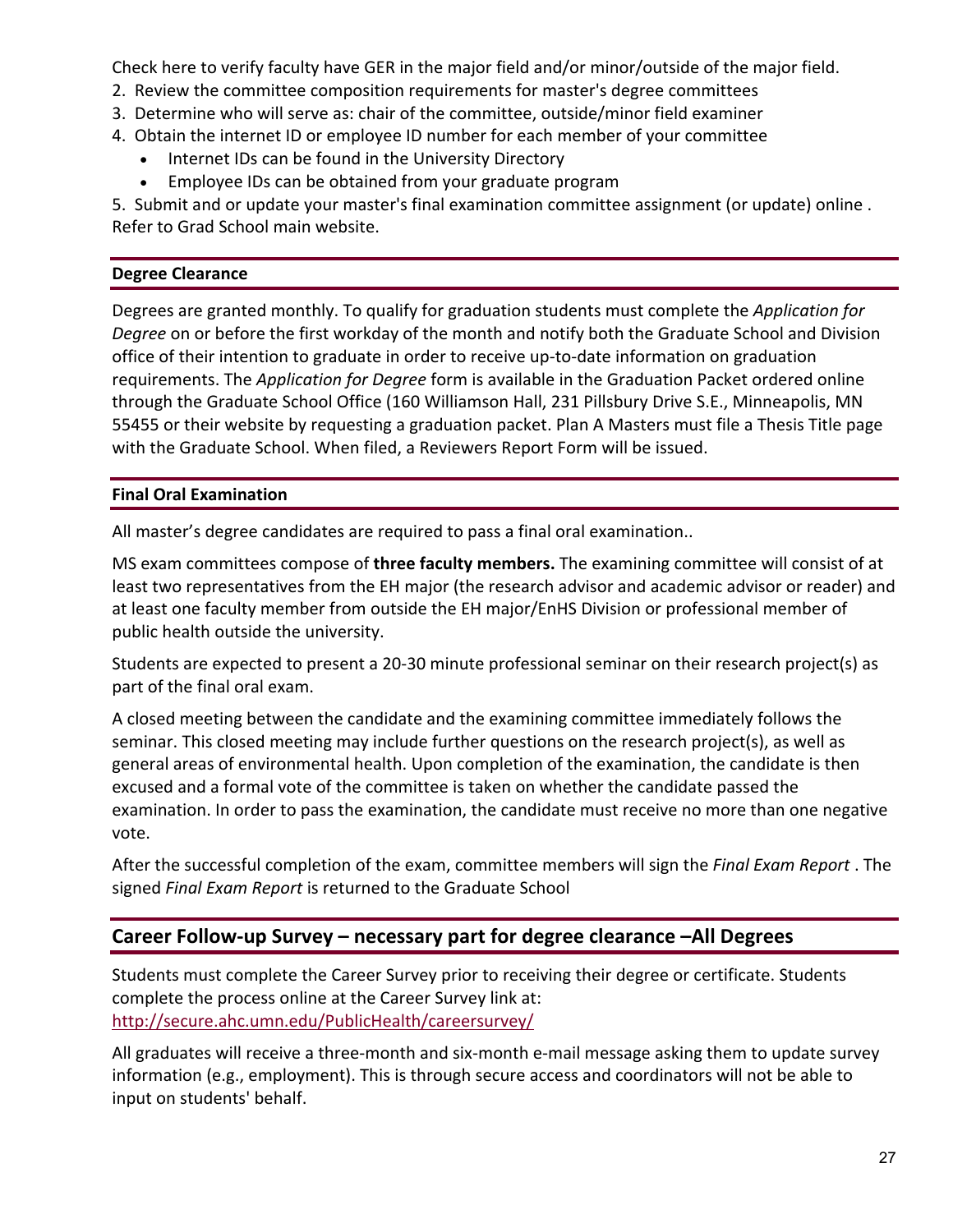## **3. Appendix A: Annual Progress Review (Self‐Assessment Report) Form for MS degrees**

#### **All EnHS MS Students:** *Use this form to initiate an annual progress review meeting with your academic advisor.*

At the appointment discuss your accomplishments and missed goals and set goals for the following year. Complete this self‐assessment form and return it [**as a Word doc attachment‐]** to your advisor before your appointment. Your advisor will write a letter to summarize your meeting. A copy of the letter must be to DGS Betsy Wattenberg and the major coordinator. Your self‐assessment report and advisor progress letter will become part of your file Fillable document follows

| Student's Name:                                                                      | $Id$ #:                         |
|--------------------------------------------------------------------------------------|---------------------------------|
| Advisor:                                                                             | Degree sought:                  |
| Concentration rack:                                                                  | Credits completed:              |
| Entry term and year:                                                                 | Term #:                         |
| Cum gpa:                                                                             | Anticipated graduation term/yr: |
| <b>MS Timeline and forms:</b><br>http://www.grad.umn.edu/students/masters/index.html |                                 |

*Answer questions below‐use as many lines as needed and or attached additional pages if needed:* 

- **1.** List below accomplishments this year:
- **2.** List missed accomplishments this year:
- **3.** Map timeline and goals for next year:
- **4.** Degree program plan submitted? If not, when?
- **5.**
- **6.** For PhD students: When do you plan to begin and finish taking your thesis credits (PubH 8888).
- **7. Comments to help your advisor give you feedback:**

Attach your finished Word.doc report and email it to your advisor, and DGS and program coordinator at nkosi001@umn.edu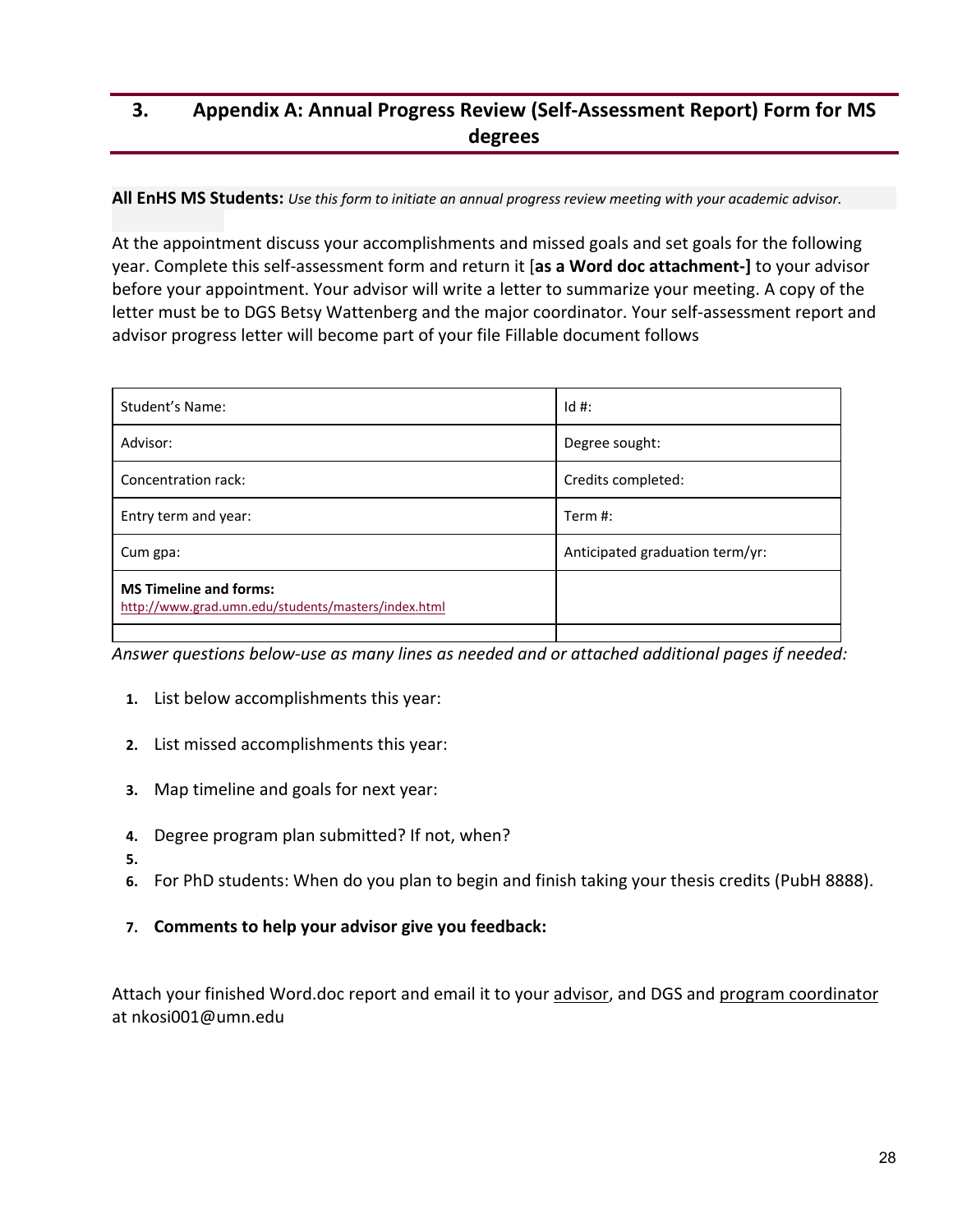#### **Appendix B: Resources for MS Students**

#### Petition form:

Degree Plan- See step 1 here under Master's Plan B or C: http://www.grad.umn.edu/sites/grad.umn.edu/files/MastersB.pdf



## **Appendix B: Environmental Health MS Competency Statement**

The MS degree focuses on the science of environmental health, and emphasizes training in the biological mechanisms, assessment, management, and communication of environmental health hazards with a focus on preventing the occurrence or spread of disease. In addition to obtaining a broad background through core courses, EnHS students select a focus area based on their academic goals. EnHS graduate educational programs are organized into three core areas that reflect the trans‐ and multi‐disciplinary scientific fields of environmental health as an essential component of the wider field of public health: Environmental Exposure Science (chemistry, infectious disease, industrial hygiene, injury prevention); Environmental Health Effects (toxicology, epidemiology); and Environmental Health Policy (risk assessment, management, communication, policy formation). MS students are expected to develop research skills in their respective focus area. Upon graduation, a student with an MS should be able to interpret published data, conduct environmental health research, and identify the interplay between biological, chemical, physical and behavioral environmental factors on human health and ecological balances. Course grid available as a separate attachment upon request.

#### **Appendix C: Career Services Resources**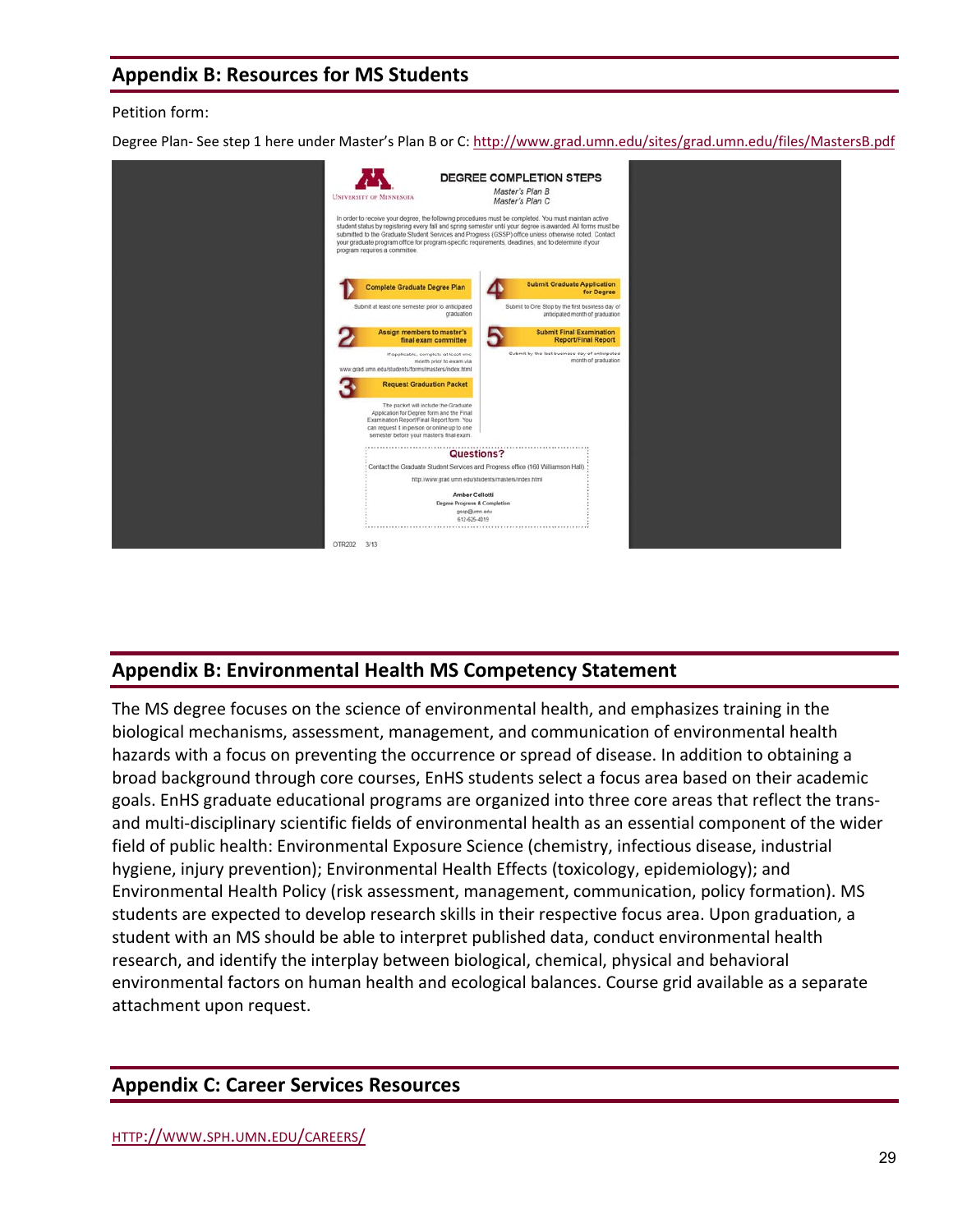It is the mission of Career Services at the University of Minnesota, School of Public Health, to foster the career development of our students and alumni by providing them with the tools and resources necessary to successfully manage their careers, beginning when they first enroll in the SPH and continuing as they become established public health professionals.

#### **Serving ‐STUDENTS & ALUMNI:**

- Improve resume and cover letter writing skills.
- Hone interviewing and negotiating strategies.
- Seek graduate assistantships or internships, while enrolled in the SPH.
- Explore career possibilities.
- Begin or carry on their job search.
- Explore salary statistics for public health program areas.

#### **Offers‐ JOB SEARCH RESOURCES:**

- Job Postings, specifically for public health students.
- GoldPASS, the University-wide job postings system.
- Links to other internship and job search websites

#### **Assists with‐ CAREER DEVELOPMENT RESOURCES:**

- Online Career-Related PowerPoint Workshops
- U of MN Libraries ‐ Careers & Jobs Development Resources
- InterviewStream for students to practice their interviewing skills.
- A month‐by‐month Career Calendar
- Tip Sheets to help you with your job search.
- A well‐established Mentor Program